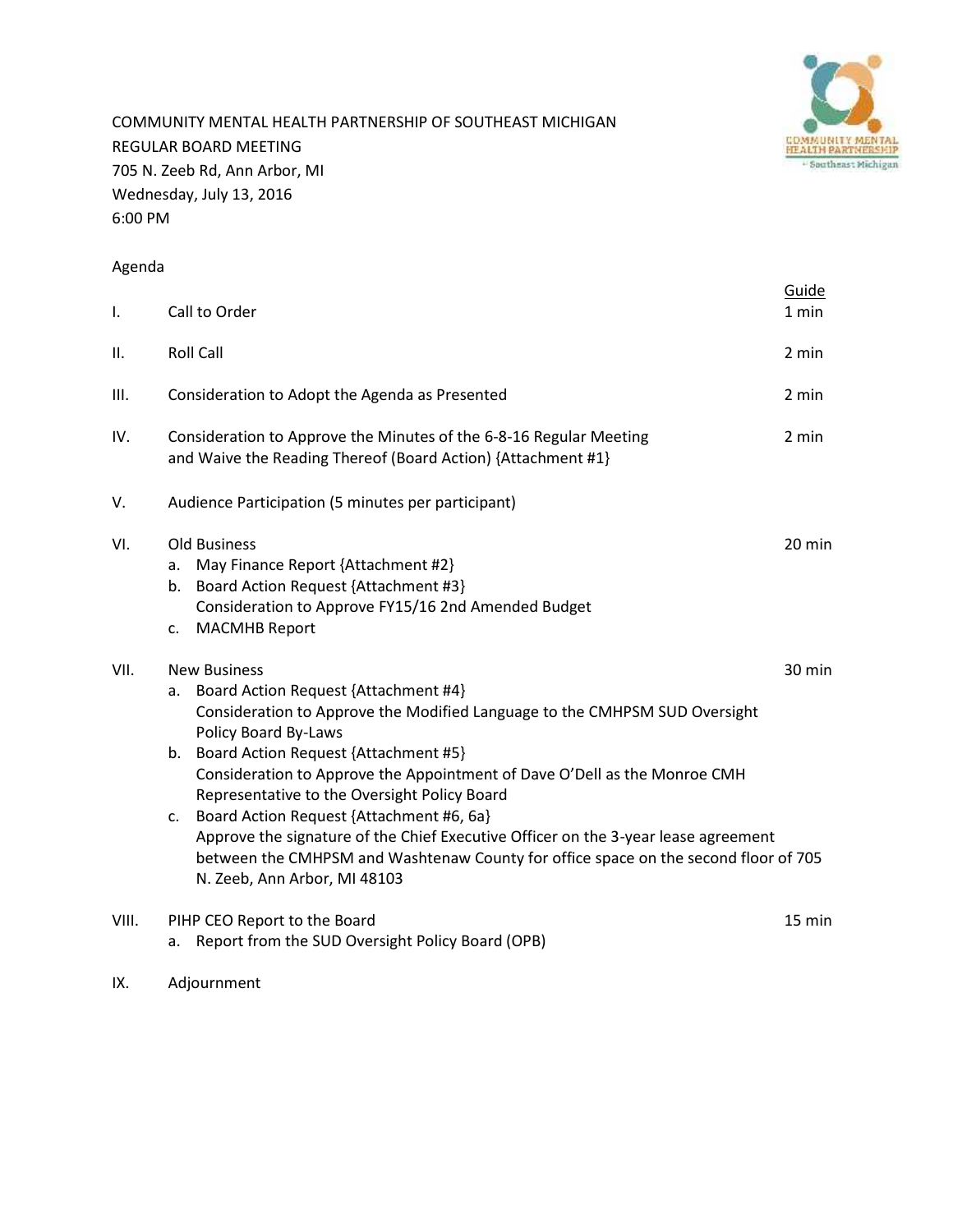#### **COMMUNITY MENTAL HEALTH PARTNERSHIP OF SOUTHEAST MICHIGAN REGULAR BOARD MEETING MINUTES June 8, 2016**



- **Members Present:** Greg Lane, Sandra Libstorff, Lisa Berry-Bobovski, Judy Ackley, Barb Cox, Bob Wilson, Kent Martinez-Kratz, Jan Plas (phone)
- **Members Absent:** Patricia Spriggel, Charles Londo, Robin Damschroder, Ralph Tillotson, Charles Coleman

**Staff Present:** Connie Conklin, Sandy Keener, Stephannie Weary, Trish Cortes, Jane Terwilliger, Suzanne Stolz, Matt McDaniels, Jane Goerge, Kristen Ora, Jessica Sahutoglu, Anne Marshall, Mike Harding

- **Others Present:** Lori Lutomski
	- I. Call to Order Meeting called to order at 6:00 p.m. by Board Chair G. Lane
	- II. Roll Call
- III. Consideration to Adopt the Agenda as Presented

#### **Motion by J. Ackley, supported by B. Cox, to approve the agenda Motion carried**

IV. Consideration to Approve the Minutes of the May 11, 2016 Regular Meeting and Waive the Reading Thereof

#### **Motion by K. Martinez-Kratz, supported by L. Berry-Bobovski, to approve the minutes of May 11, 2016 Regular Meeting and waive the reading thereof Motion carried**

- V. Audience Participation
- VI. PIHP Managing Director Report to the Board
	- a. April Finance Report
		- S. Stolz presented the report. Discussion followed.
	- b. SUD Monitoring Presentation
		- A. Marshall and J. Goerge provided an overview of SUD services and monitoring.
	- c. Electronic Health Record (EHR) Update
		- M. McDaniels provided an update on the efforts currently underway that will lead to the release of the Request for Information (RFP) for the EHR.
		- The projected date for a final decision for the EHR vendor is November of this year.
	- d. 2016 Hill Day Summary
		- J. Terwilliger reported on the 2016 Hill Day, which took place in Washington, D.C.
	- e. Michigan FY 2017 Budget Update
		- J. Terwilliger shared the FY 17 DHHS Conference Committee Recommendations for the budget.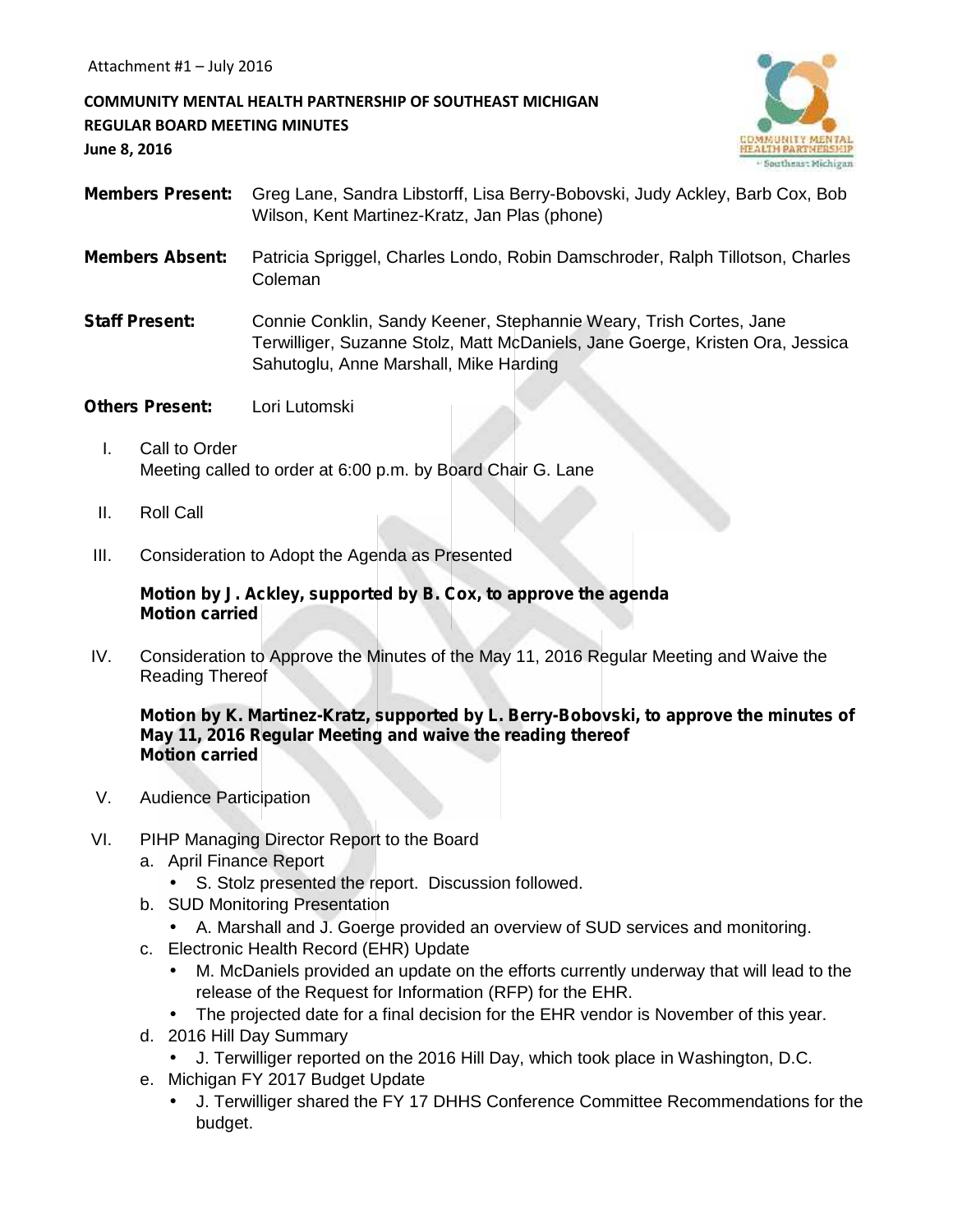- VII. Old Business
	- a. Board Action Request Consideration to Approve Section 4 of the CMHPSM Board Governance Policy Manual

#### **Motion by J. Ackley, supported by K. Martinez-Kratz, to approve section 4 of the CMHPSM Governance Policy Manual Motion carried**

- b. MACMHB Report
	- C. Conklin advised of a Steering Committee meeting that will take place on Friday, 6/10.
- VIII. New Business
	- a. Board Action Request

Consideration to Approve the Annual Summary and Evaluation of the Quality Assessment and Performance Improvement Program (QAPIP)

#### **Motion by L. Berry-Bobovski, supported by K. Martinez-Kratz, to approve the Annual Summary and Evaluation of the Quality Assessment and Performance Improvement Program (QAPIP) Motion carried**

b. Board Action Request

Consideration to Approve the Annual Plan for Quality Assessment and Improvement Activities During Calendar Year 2016

**Motion by J. Plas, supported by B. Cox, to approve the Annual Plan for Quality Assessment and Improvement Activities During Calendar Year 2016 Motion carried**

IX. Adjournment

**Motion by K. Martinez-Kratz, supported by L. Berry-Bobovski, to adjourn the meeting Motion carried**

Meeting adjourned at 7:24 p.m.

 $\sim$   $\sim$   $\sim$   $\sim$   $\sim$   $\sim$   $\sim$   $\sim$ Bob Wilson, CMHPSM Board Secretary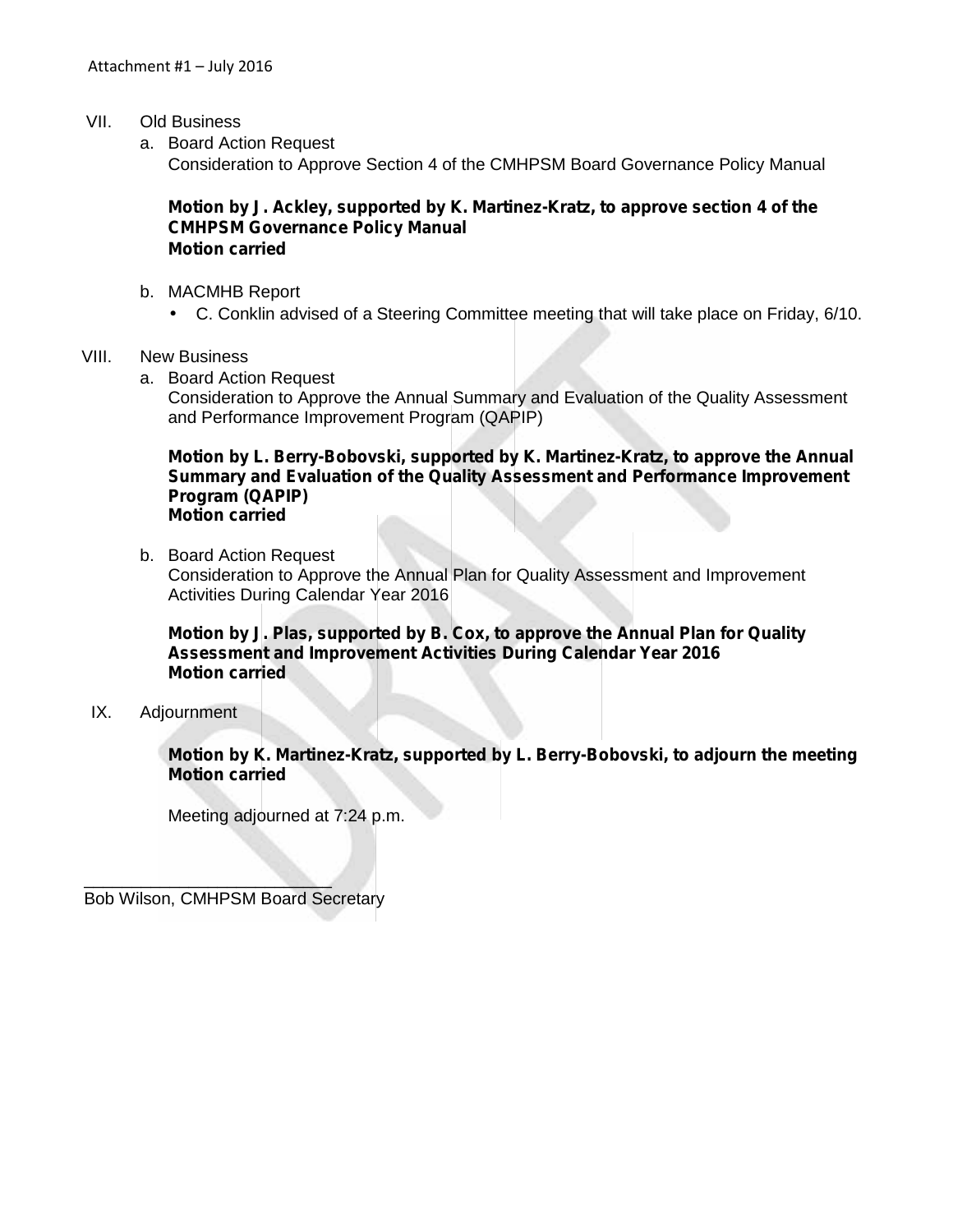

#### **Statement Of Revenue and Expenses:**

#### 1. Revenue

- Medicaid Revenues are over budget due to increased eligibles trending for the remainder of the year, corresponding budget amend is presented
- Medicaid Carryforward and Healthy Michigan Plan Carryforward are under budget due to recognition at year end for the closing process for financial reporting status.
- Autism Medicaid is under budget due to timing. Autism is payment delayed. Payments are five months in arrears.
- SUD Block Grant and PA2 revenues are under budget due to timing of payments and delayed implementation of programs. Expenditures correlate with revenues.

#### 2. Expenditures

- SUD Expenditures are under budget and correlate with revenues.
- Administrative costs are under budget due to timing of conferences and vacant positions.

#### CMHPSM Strategies:

- 1. CMHPSM will collaborate with CMHSP's to establish a consistent and reasonable methodology to balance the budget as a PIHP in whole.
- 2. CMHPSM will continue to trend Traditional Medicaid Eligibles and HMP Enrollees to project deviations of funding from MDHHS. Eligibility files will be used to verify current revenue streams and to trend for the remainder of the fiscal year.
- 3. A final budget amendment will be presented to the board in September.
- 4. CMHPSM will coordinate with CMHSP's to continue to monitor budgets regularly, maintain a shared decision model, and present recommendations to the board.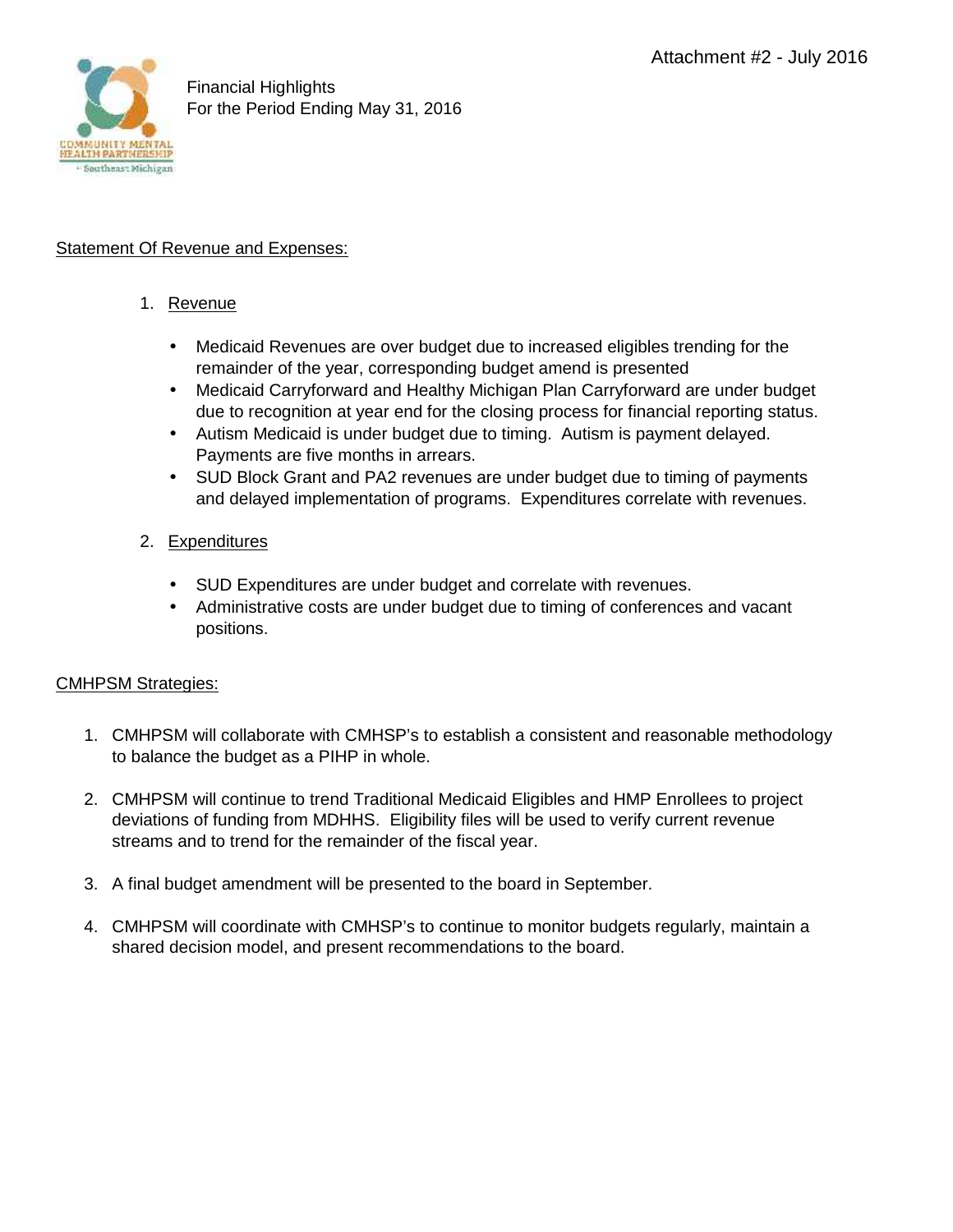#### **Community Mental Health Partnership of Southeast Michigan Statement of Revenues and Expenditures For the Period Ending April 30, 2016**

|                                                   |                 |                            |               |                   |                             | Increase      |
|---------------------------------------------------|-----------------|----------------------------|---------------|-------------------|-----------------------------|---------------|
|                                                   | 1st Amend       | <b>YTD</b>                 | <b>YTD</b>    | <b>YTD</b> Actual | 2nd Amend                   | (Decrease)    |
|                                                   | Budget          | Actual                     | <b>Budget</b> | $O(U)$ Budget     | <b>Budget</b>               | <b>Budget</b> |
| <b>Operating Revenue</b>                          |                 |                            |               |                   |                             |               |
| Medicaid Capitation                               | \$134,282,264   | \$92,816,215               | \$89,521,509  | \$3,294,705       | \$137,613,945               | 3,331,681 1   |
| Medicaid Carryforward                             | 1,473,549       |                            | 982,366       | (982, 366)        | 1,473,549                   | $- a$         |
| Healthy Michigan Plan                             | 12,188,927      | 8,071,463                  | 8,125,951     | (54, 489)         | 12,188,927                  |               |
| Healthy Michigan Carryforward                     | 5,224,847       |                            | 3,483,231     | (3,483,231)       | 5,224,847                   | $- a$         |
| Autism                                            | 1,661,715       | 330,278                    | 1,107,810     | (777, 532)        | 1,661,715                   | - b           |
| Medicaid Health Home-Washtenaw Only               | 419,801         | 519,401                    | 279,867       | 239,534           | 419,801                     | $-c$          |
| 10% Health Home Match Washtenaw                   | 41,980          | 51,940                     | 27,987        | 23,953            | 41,980                      |               |
| <b>SUD Community Grant</b>                        | 3,767,460       | 2,471,427                  | 2,511,640     | (40,213)          | 3,767,460                   | ÷,            |
| SUD PA2 - Cobo Tax Revenue                        | 2,105,798       | 565,372                    | 1,403,865     | (838, 493)        | 2,105,798                   | - d           |
| <b>Local Match</b>                                | 1,577,780       | 1,125,839                  | 1,051,853     | 73,986            | 1,577,780                   |               |
| Other Revenue                                     | 217,567         | 27,834                     | 145,045       | (117,211)         | 217,567                     |               |
| <b>Total Revenue</b>                              | \$162,961,688   | \$105,979,769              | \$108,641,125 | \$(2,661,356)     | \$166,293,369               | \$3,331,681   |
|                                                   |                 |                            |               |                   |                             |               |
| <b>Funding For CMHSP Partners</b>                 |                 |                            |               |                   |                             |               |
| Lenawee CMHSP                                     | 16,987,987      | 11,322,121                 | \$11,325,325  | (3,204)           | 17, 137, 987                | 150,000 2     |
| <b>Livingston CMHSP</b>                           | 23,466,599      | 15,576,251                 | 15,644,399    | (68, 149)         | 23,871,599                  | 405,000 2     |
| Monroe CMHSP                                      | 25,356,719      | 17,168,782                 | 16,904,479    | 264,303           | 25,931,719                  | 575,000 2     |
| Washtenaw CMHSP                                   | 64,704,549      | 44,089,869                 | 43,136,366    | 953,503           | 65,954,549                  | 1,250,000 2   |
|                                                   | 130,515,854     | \$88,157,023               |               |                   | $$1,146,453$ $$132,895,854$ | \$2,380,000   |
| <b>Total Funding For CMHSP Partners</b>           |                 |                            | \$87,010,569  |                   |                             |               |
| <b>Funding For SUD Services</b>                   |                 |                            |               |                   |                             |               |
| Lenawee County                                    | 1,278,823       | 651,895                    | \$852,549     | (200, 653)        | 1,278,823                   |               |
| <b>Livingston County</b>                          | 1,614,420       | 778,919                    | 1,076,280     | (297, 361)        | 1,614,420                   |               |
| Monroe County                                     | 1,506,177       | 880,344                    | 1,004,118     | (123, 774)        | 1,506,177                   |               |
| Washtenaw County                                  | 4,026,893       | 2,767,907                  | 2,684,595     | 83,312            | 4,026,893                   |               |
| <b>Total Funding For SUD Services</b>             | \$<br>8,426,313 | $\frac{1}{2}$<br>5,079,065 | \$5,617,542   | $$(538,477)$ \\$  | 8,426,313                   | \$0           |
| <b>Other Contractual Obligations</b>              |                 |                            |               |                   |                             |               |
| Hospital Rate Adjuster                            | 2,122,900       | 1,450,008                  | \$1,415,267   | 34,741            | 2,122,900                   |               |
| USE and HICA Tax                                  | 9,967,501       | 6,708,016                  | 6,645,001     | 63,015            | 10,492,516                  | 525,015       |
| <b>Local Match</b>                                | 1,577,780       | 1,125,839                  | 1,051,853     | 73,986            | 1,577,780                   |               |
| 10% Health Home Match Washtenaw                   | 41,980          | 53,220                     | 27,987        | 25,233            | 41,980                      |               |
| <b>Total Other Costs</b>                          | \$13,710,161    | \$9,337,083                | \$9,140,107   | $$196,976$ \$     | 14,235,176                  | \$525,015     |
|                                                   |                 |                            |               |                   |                             |               |
| <b>CMHPSM Administrative Costs</b>                |                 |                            |               |                   |                             |               |
| Salary& Fringe                                    | 1,768,037       | 1,013,155                  | \$1,178,691   | (165, 536)        | 1,768,037                   |               |
| <b>Administrative Contracts</b>                   | 1,031,952       | 739,974                    | 687,968       | 52,006            | 1,031,952                   |               |
| <b>Board Expense</b>                              | 12,980          | 2,997                      | 8,653         | (5,656)           | 12,980                      |               |
| All Other Costs                                   | 168,136         | 79,687                     | 112,091       | (32, 404)         | 168,136                     |               |
| <b>Total Administrative Expense</b>               | \$2,981,105     | \$1,835,812                | \$1,987,403   | \$(151,591)       | \$2,981,105                 | \$0           |
| <b>Risk Reserve Provision</b>                     | \$2,581,623     |                            | 1,721,082     | (1,721,082)       | \$2,581,623                 | \$0           |
| <b>Contribution to Fund Balance/Carry Forward</b> | \$4,746,632     |                            | 3,164,421     | (3,164,421)       | \$5,173,298                 | \$426,666     |
|                                                   |                 |                            |               |                   |                             |               |
| <b>Total Expense</b>                              | \$162,961,688   | \$104,408,983              | \$108,641,125 | \$(4,232,142)     | \$166,293,369               | \$2,905,015   |
| <b>Revenues over (under) Expenditures</b>         | \$0             | \$1,570,786                | \$0           |                   |                             |               |
|                                                   |                 |                            |               |                   |                             |               |

a - Timing difference, recognization will occur at year end corresponding to expenditures and close out with MDHHS.

b - Timing difference, Autism benefit receipts delayed.

c - Correlates with Home Health expenditures, budget to be amended.

d - Funding of partners is on a cash basis, these amount do not reflect the partners projected use of fund sources

1 - Increase of Medicaid due to increase in eligibles trended for remainder of the year and corresponding taxes related.

2 - Budget increase to partners for community living supports rate increases.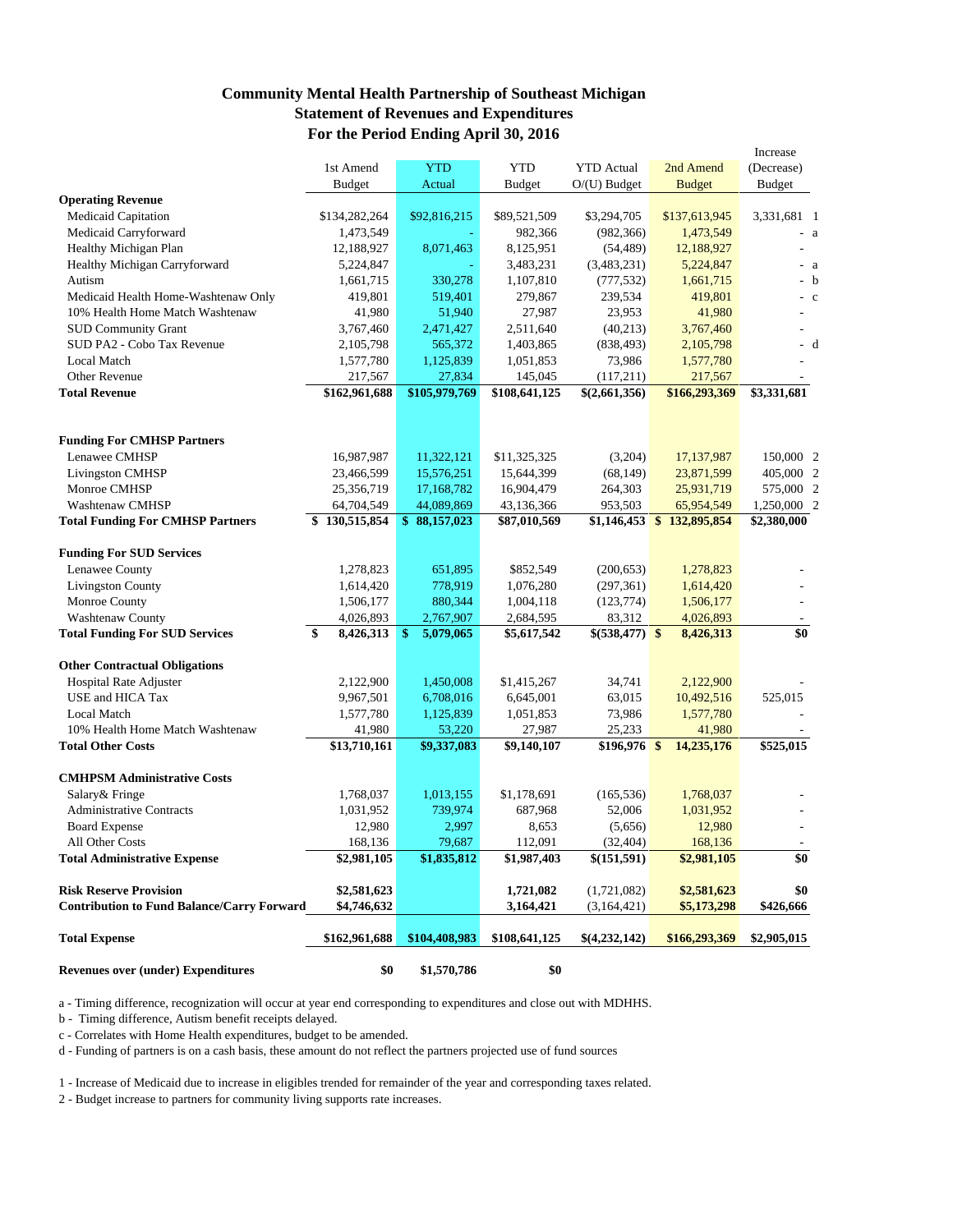## **COMMUNITY MENTAL HEALTH PARTNERSHIP OF SOUTHEAST MICHIGAN Projected Summary by Funding Source FY 2015/2016**

|                                            |                                 |                       |                       | Over (Under)    |  |
|--------------------------------------------|---------------------------------|-----------------------|-----------------------|-----------------|--|
|                                            |                                 |                       | Projected Use of      | Final Budget to |  |
|                                            |                                 | <b>Current Budget</b> | <b>Funding Source</b> | Actual          |  |
|                                            | Lenawee                         | 15,450,000            | 14,150,000            | (1,300,000)     |  |
| $\mathbf{M}$<br>${\bf E}$<br>$\mathbf D$   | Livingston                      | 21,405,000            | 21,535,580            | 130,580         |  |
| $\mathbf I$<br>$\mathbf C$<br>$\mathbf{A}$ | Monroe                          | 23,675,000            | 23,825,000            | 150,000         |  |
| $\mathbf I$<br>$\mathbf{D}$                | Washtenaw                       | 59,950,000            | 58,450,000            | (1,500,000)     |  |
|                                            | <b>Medicaid</b><br><b>Total</b> | 120,480,000           | 117,960,580           | (2,519,420)     |  |
|                                            | Lenawee                         | 1,500,000             | 1,500,000             |                 |  |
|                                            | Livingston                      | 1,800,000             | 1,851,830             | 51,830          |  |
| $\mathbf H$<br>M<br>${\bf P}$              | Monroe                          | 2,000,000             | 1,649,156             | (350, 844)      |  |
|                                            | Washtenaw                       | 5,200,000             | 5,300,000             | 100,000         |  |
|                                            | <b>HMP</b><br><b>Total</b>      | 10,500,000            | 10,300,986            | (199, 014)      |  |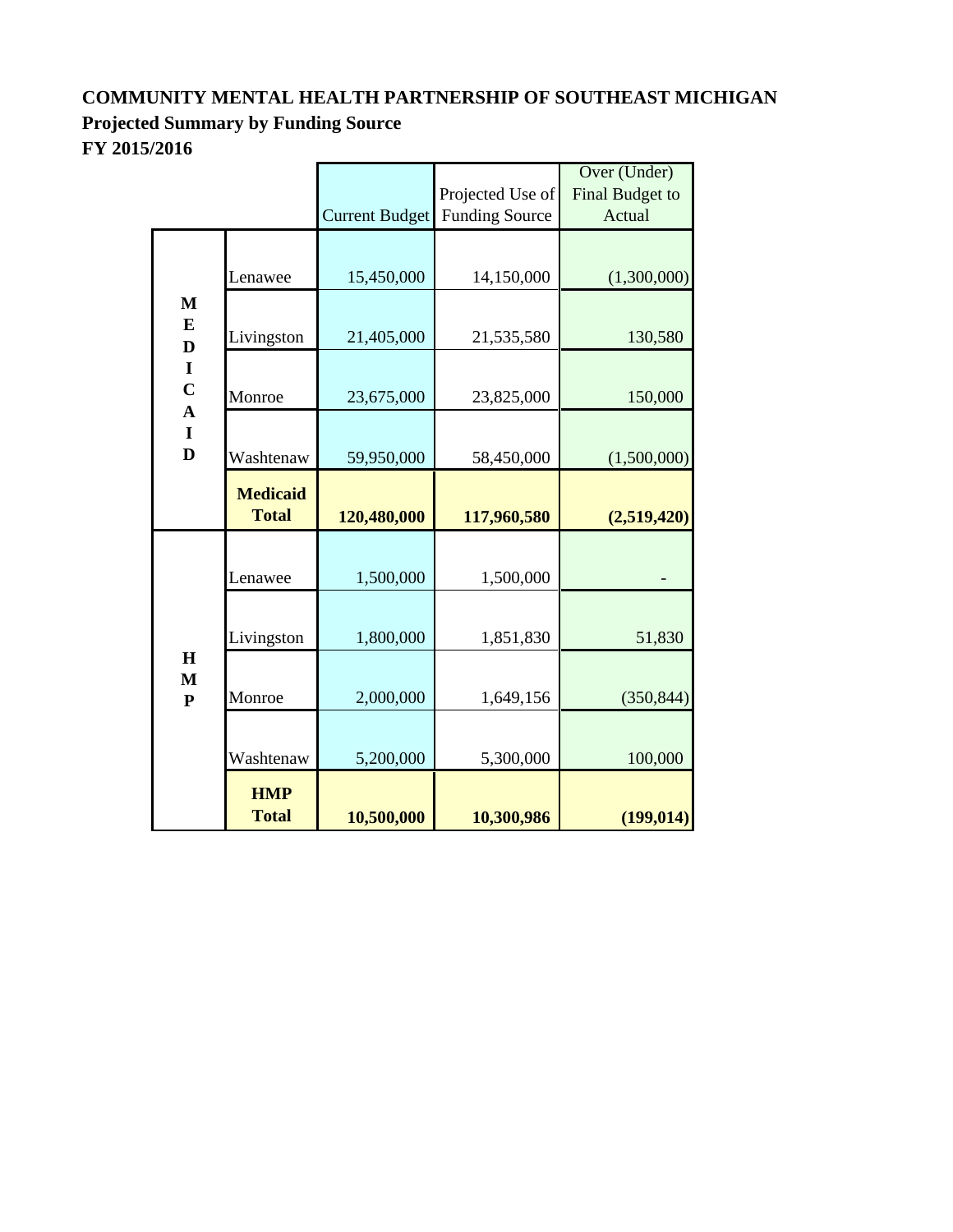#### **COMMUNITY MENTAL HEALTH PARTNERSHIP OF SOUTHEAST MICHIGAN**

**Projected Summary by Funding Source FY 2015/2016**

|  | F 1 <i>2</i> 015/ <i>2</i> 010 |  |  |
|--|--------------------------------|--|--|
|  |                                |  |  |

|                 |               |              |             |                   |                                |                                                    |                 | Projected            |
|-----------------|---------------|--------------|-------------|-------------------|--------------------------------|----------------------------------------------------|-----------------|----------------------|
|                 |               |              |             |                   |                                |                                                    | <b>Budgeted</b> | <b>Revenues</b> over |
|                 | 2nd Amend     | <b>FY15</b>  | Total FY15  | Admin $&$         |                                | <b>Projected YTD</b> Projected YTD Contribution to |                 | (under)              |
|                 | <b>Budget</b> | Carryforward | Revenues    | <b>Operations</b> | use by affiliates Expenditures |                                                    | Risk Reserve    | Expenditures         |
| <b>MEDICAID</b> | 137,613,945   | 1,473,549    | 139,087,494 | 17,289,838        | 117,960,580                    | 135,250,418                                        | 1,241,349       | 2,595,727            |
| <b>HMP</b>      | 12.188.927    | 5.224.847    | 17.413.774  | 3.194.943         | 10,300,986                     | 13,495,929                                         | 1.340.274       | 2,577,571            |
| <b>TOTALS</b>   | 149,802,872   | 6,698,396    | 156,501,268 | 20,484,781        | 128,261,566                    | 148,746,347                                        | 2,581,623       | 5,173,298            |

|                                                                                   | <b>HMP</b> | Medicaid   |
|-----------------------------------------------------------------------------------|------------|------------|
| Maximum Allowable Funding of ISF based on FY15                                    | 1.241.349  | 10.144.554 |
| Medicaid ISF Ending Balance                                                       |            | 8.804.280  |
| Allowable additional Funding based on FY15 (Proposed Contribution to ISF in FY16) | 1.241.349  | 1.340.274  |
|                                                                                   |            |            |
| Projected Revenues over (under) Expenditures available for Carryforward           | 2,577,571  | 2,595,727  |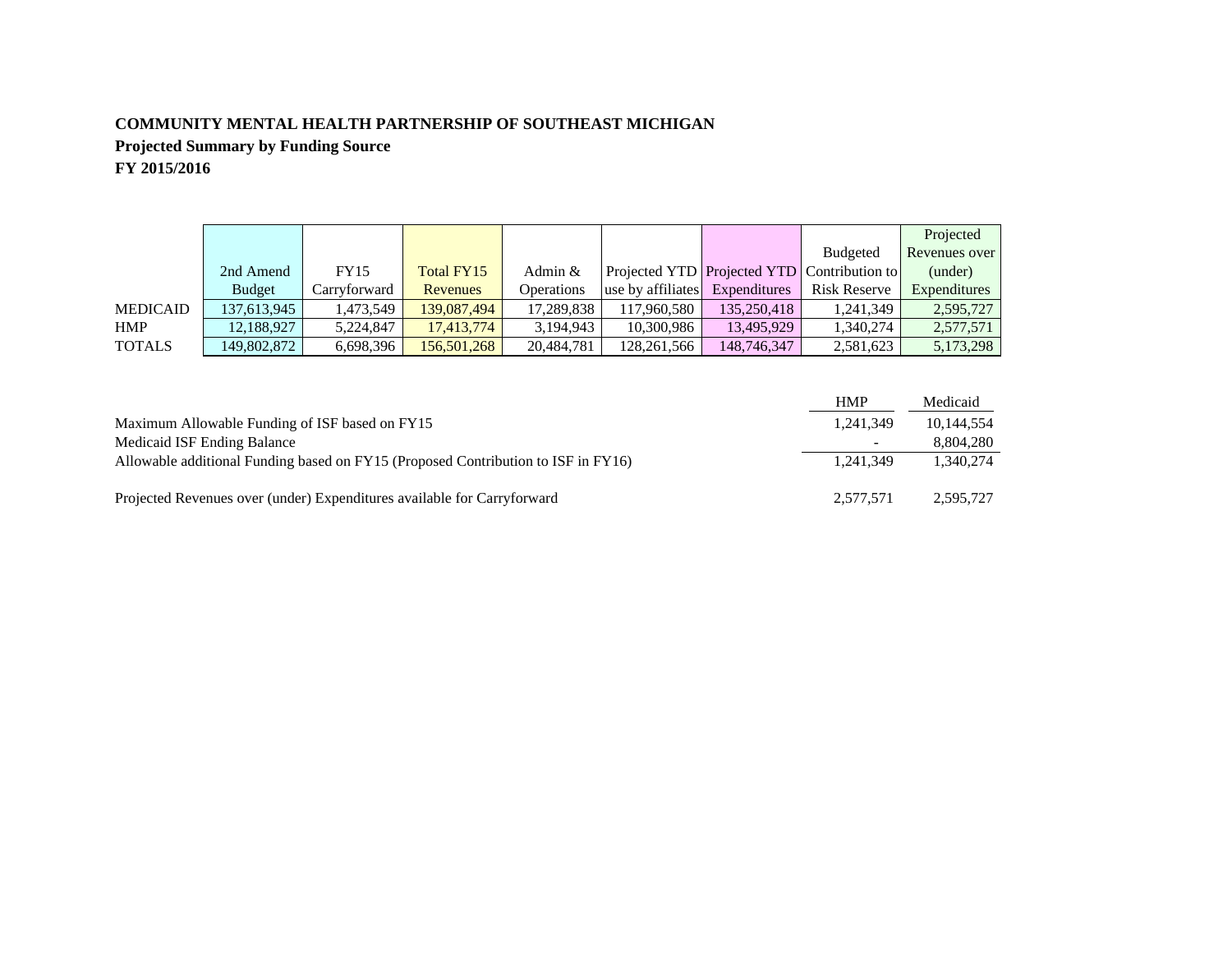Attachment #3 – July 2016



## Regional Board Action Request

| <b>Board Meeting Date:</b> | July 13, 2016                                                                                                                                                                                              |
|----------------------------|------------------------------------------------------------------------------------------------------------------------------------------------------------------------------------------------------------|
| Action Requested:          | Approve the FY15/16 2 <sup>nd</sup> Amended Budget as presented.                                                                                                                                           |
| Background:                | The budget has been updated to reflect current rates, eligible<br>projections and trending. The budget includes a recommendation to<br>make a contribution to the risk reserve based on current forecasts. |

Connection to PIHP/MDCH Contract, Regional Strategic Plan or Shared Governance Model:

PIHP/MDCH Contract Section 8.0 Contract Financing

Recommend: Approval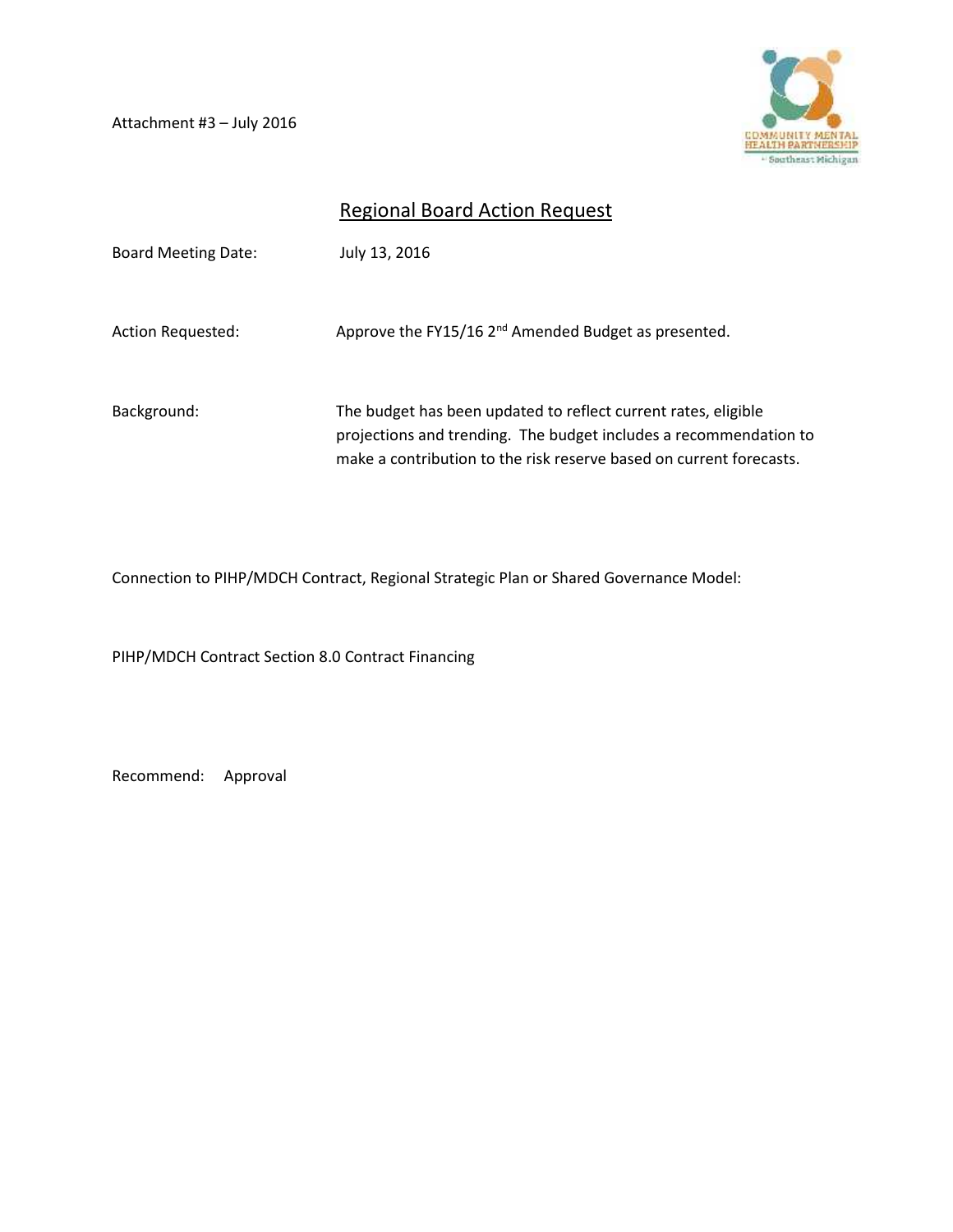

#### Regional Board Action Request

| <b>Board Meeting Date:</b> | July 13, 2016                                                    |
|----------------------------|------------------------------------------------------------------|
| Action Requested:          | Approve the modified language to the CMHPSM SUD Oversight Policy |
|                            | Board By-Laws.                                                   |

Background:

The CMHPSM SUD OVERSIGHT POLICY BOARD (OPB) is requesting minor modifications to their By-Laws to further provide clarity to the process for membership removal (highlighted below).

Connection to PIHP/MDCH Contract, Regional Strategic Plan or Shared Governance Model:

The CMHPSM OPB reviews issues regarding substance use disorder services regionally and serves as the advisory board to the CMHPSM regional board. Membership is a combination of 2 appointments from each county commission and 2 recommended members by each CMH board. There should be at least one consumer/person in recovery from each county on the board.

Recommend: Approval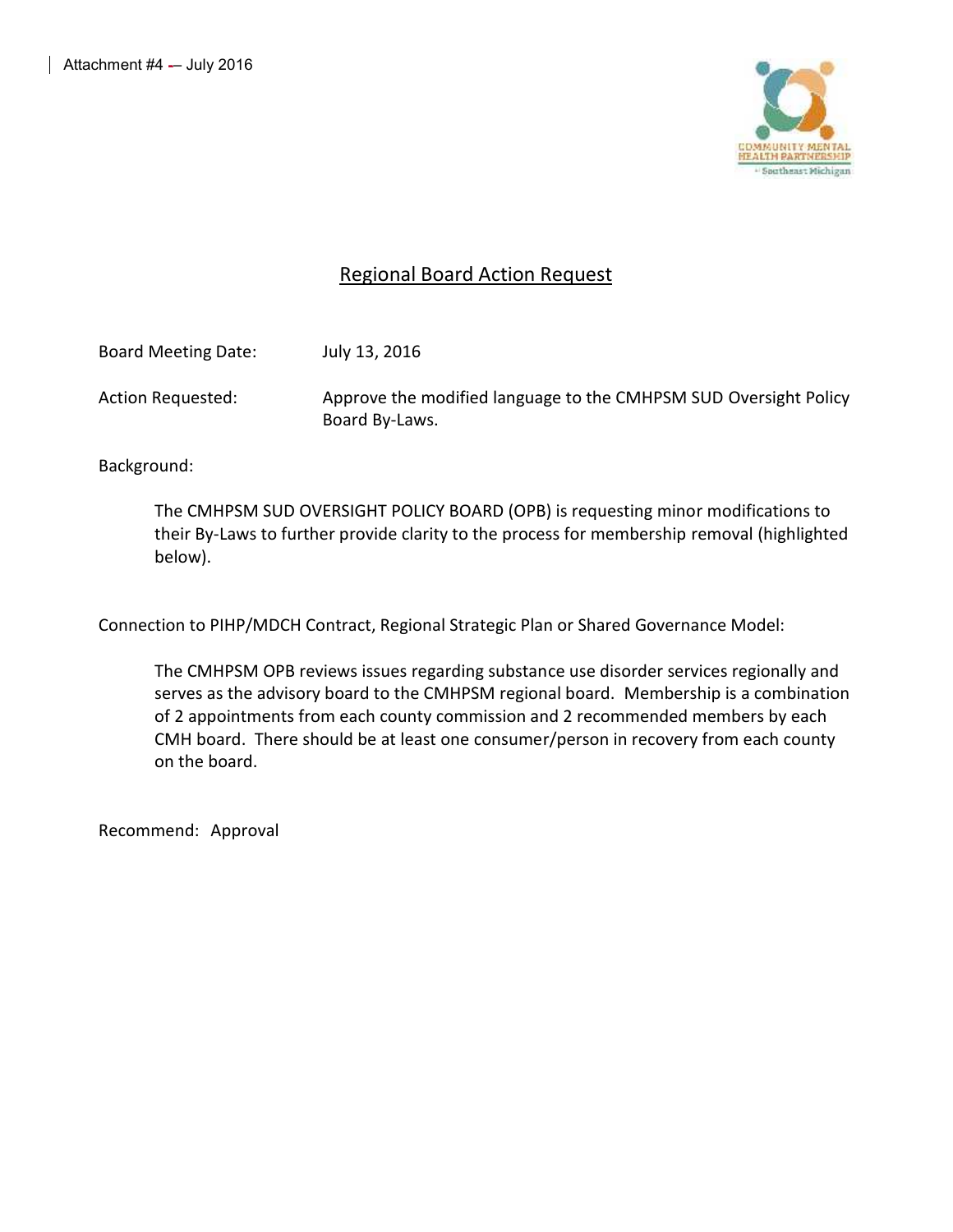#### **BY-LAWS**

#### **REGION 6 SUBSTANCE USE DISORDER OVERSIGHT POLICY BOARD**

#### **COMMUNITY MENTAL HEALTH PARTNERSHIP OF SOUTHEAST MICHIGAN (CMHPSM)**

#### **ARTICLE I – Name**

**Pursuant to Section 287 (5) of Public Act 500 of 2012 states, "A department-designated community mental health entity [PIHP/Regional Entity] shall establish a substance use disorder oversight policy board for Lenawee, Livingston, Monroe and Washtenaw Counties.** This **BOARD** shall be named the **REGION 6 SUBSTANCE USE DISORDER OVERSIGHT POLICY BOARD** hereafter called the **OVERSIGHT POLICY BOARD (OPB).**

#### **ARTICLE II – Objectives of the OPB**

To assist the **CMHPSM** Regional Board by:

- A. Providing an opportunity for individuals within the applicant's service delivery area to comment upon the issuance of a substance use disorders services license.
- B. Assisting in the development of a comprehensive substance use disorders service delivery plan.
- C. Providing review and recommendations to the CMHPSM Regional Board of the progress and effectiveness of services delivered in accordance with the plan.
- D. Assuring that a mechanism exists for community input on substance use disorders needs and services throughout the region.
- E. Providing such other assistance to the **CMHPSM** as necessary.

#### **ARTICLE III – Membership of the OPB**

- A. The OPB shall be made up of a maximum of SIXTEEN (16) members, four (4) appointed from each member County.
	- 1. Two representatives from Lenawee County, appointed by the Lenawee County Board of Commissioners, two (2) representatives from Livingston County, appointed by the Livingston County Board of Commissioners, two (2) representatives from Monroe County, appointed by the Monroe County Board of Commissioners and two (2) representatives from Washtenaw County, appointed by the Washtenaw County Board of Commissioners. The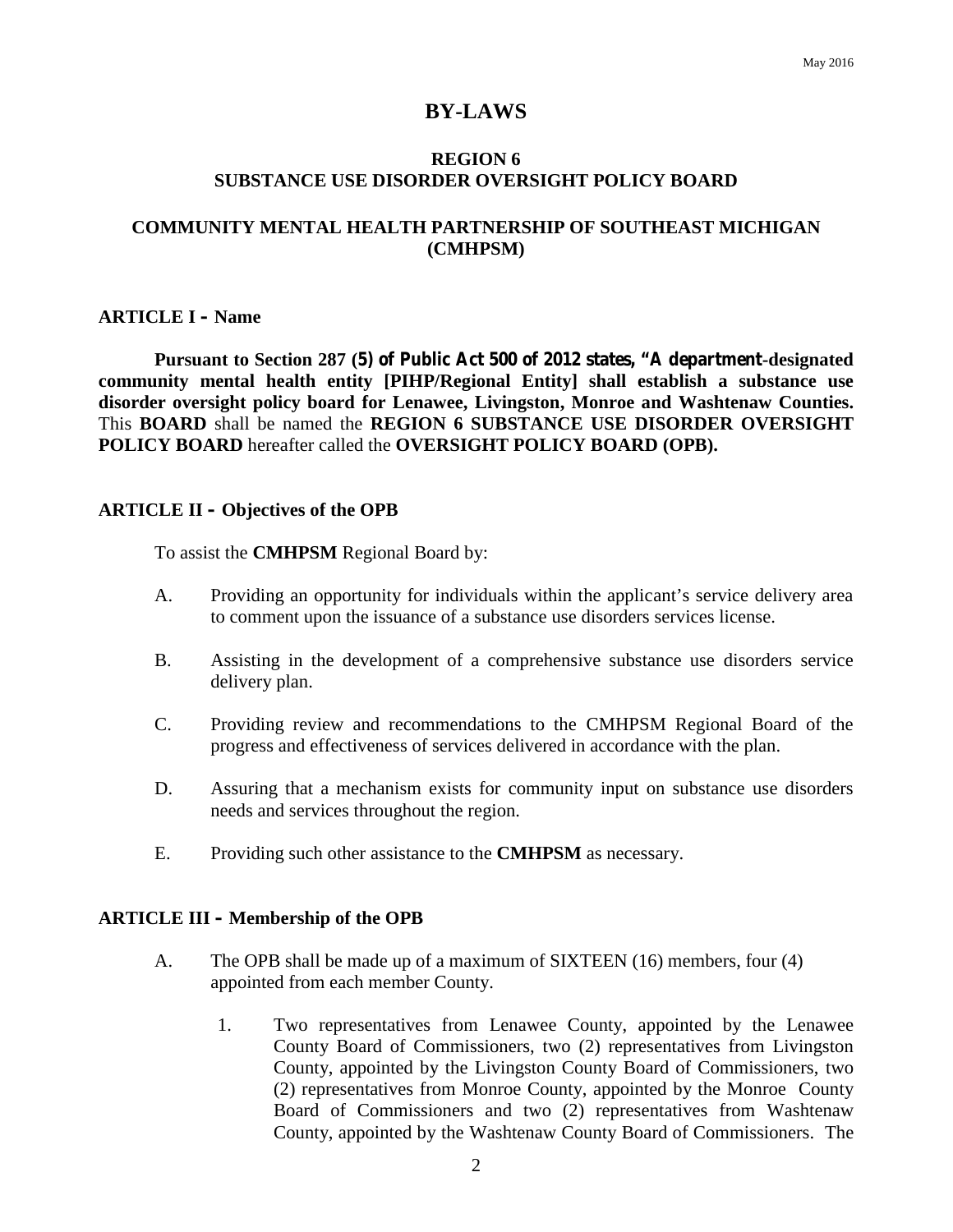remaining two (2) members from each county will be appointed by the CMHPSM Regional Board with recommendations from each respective Community Mental Health Board.

- 2. Each county must have at least one member representing the recovery community, or a person with lived experience.
- 3. Community representatives/ shall reside in the county represented.
- B. Vacancies during Term of Office:
	- 1. All vacancies shall be filled by the respective appointing bodies.
	- 2. All vacancies shall be filled only until expiration of the term.
- C. Length of Term:
	- 1. All representatives shall serve three-year terms, starting October 1, of the year appointed.
	- 2. Initial terms shall be staggered to ensure that no more than one-third of OPB members turn over each year.
	- 3. Appointments shall be effective upon approval of the respective appointing body.
	- 4. All reappointments shall be made by the respective appointing body.
- D. Attendance:
	- 1. Meeting attendance may be face to face or through electronic participation via phone or video conference when available.
	- 2. Conference call participation must be arranged prior to the meeting.
- E. Termination Removal and Resignation:
	- 1. A member must resign in writing to the appointing body and to the CMHPSM Board.
	- 2. An OPB member may be removed for lack of attendance. In the absence of a written resignation, three (3) consecutive absences from regularly scheduled meetings or three (3) absences within a twelve (12) month period would require a review by the OPB. The review may result in a recommendation for appointment of a new member by the respective appointing board. A vote of three-fourths (3/4) of the OPB is required for recommendation of removal and reappointment.without prior notification or four (4) consecutive absences regardless of notification would require a request for reappointment.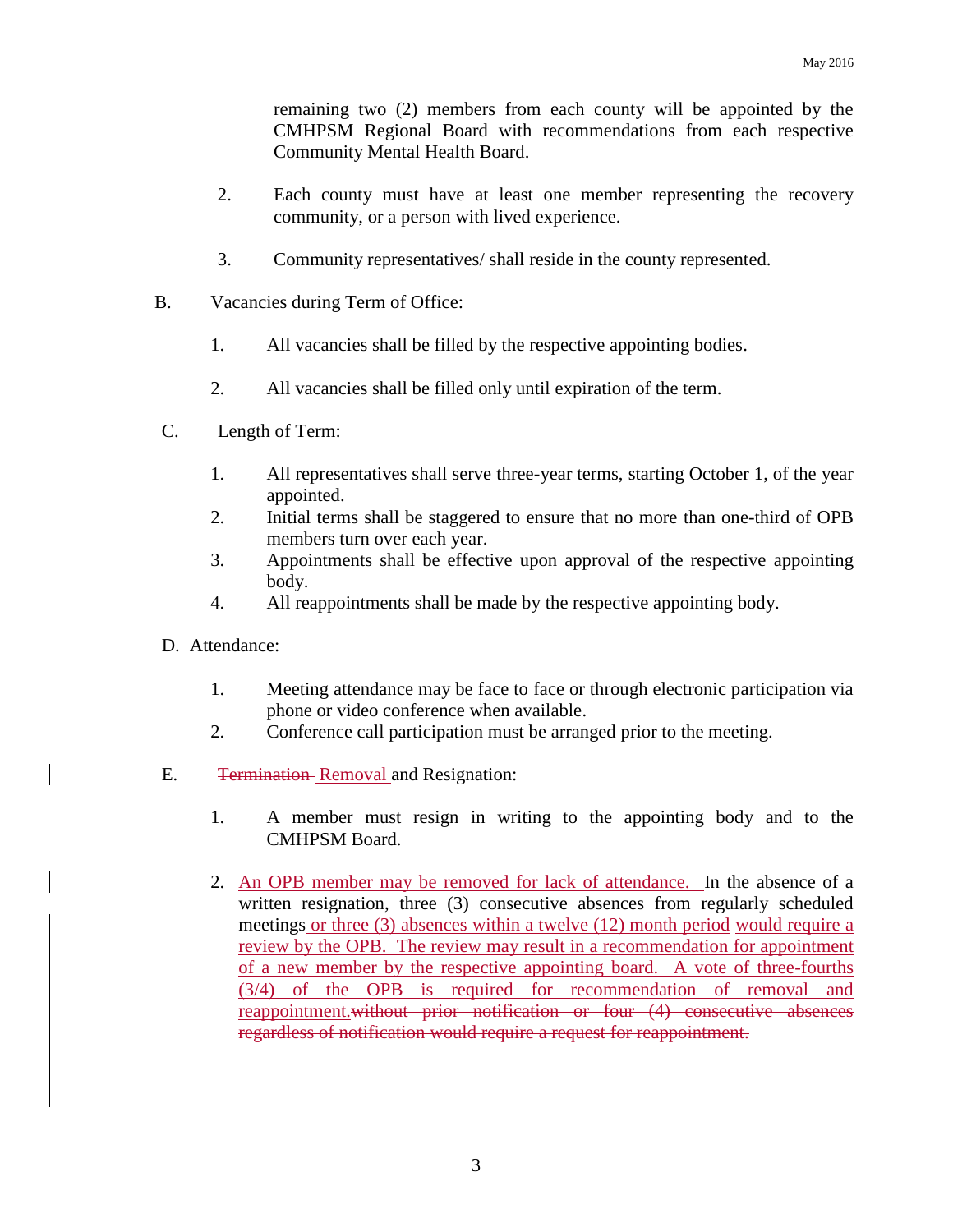In the absence of a written resignation, three (3) consecutive absences from regularly scheduled meetings without prior notification or four (4) consecutive absences regardless of notification would require a request for reappointment.

#### **ARTICLE IV – Meetings**

- A. Regular meetings shall be scheduled at least six times per year, at least once each quarter, with each county being the site for at least one meeting during the calendar year.
- B. Written notification and agenda shall be made at least one week in advance of all regularly scheduled meetings.
- C. Special meetings may be called by the Chairperson or Acting Chairperson of the OPB or by four (4) members of the OPB.
- D. OPB members must receive prior notification, in writing, of special meetings.
- E. Eight (8) active members of the OPB shall constitute a quorum, *with* representation from each county. In the case of a less than full membership, 50% plus one (1) with representation from each county will constitute a quorum.
- F. Electronic/Telephone votes will only be counted if there is a quorum present at the meeting.
- G. Motions shall be passed by a majority vote of those present AND via Electronic/Telephone.
- H. All regular and special meetings are open to the public, pursuant to the Open Meetings Act. Minutes will be made available.

#### Article V - **Conflict Of Interest Policy**.

The OBP shall adopt and adhere to a conflict of interest policy which shall require, among other things, the disclosure to the Board Chairperson and any committee chairperson any actual or possible conflicts of interest. This includes any OPB members who are current employees of licensed providers. All board members will annually disclose any conflicts of interest while serving on the board.

#### **ARTICLE VI – Officers**

- A. The Chairperson, Vice-Chairperson, and Secretary shall be elected by the OPB. Elections shall be held annually in October.
- B. Duties and Responsibilities: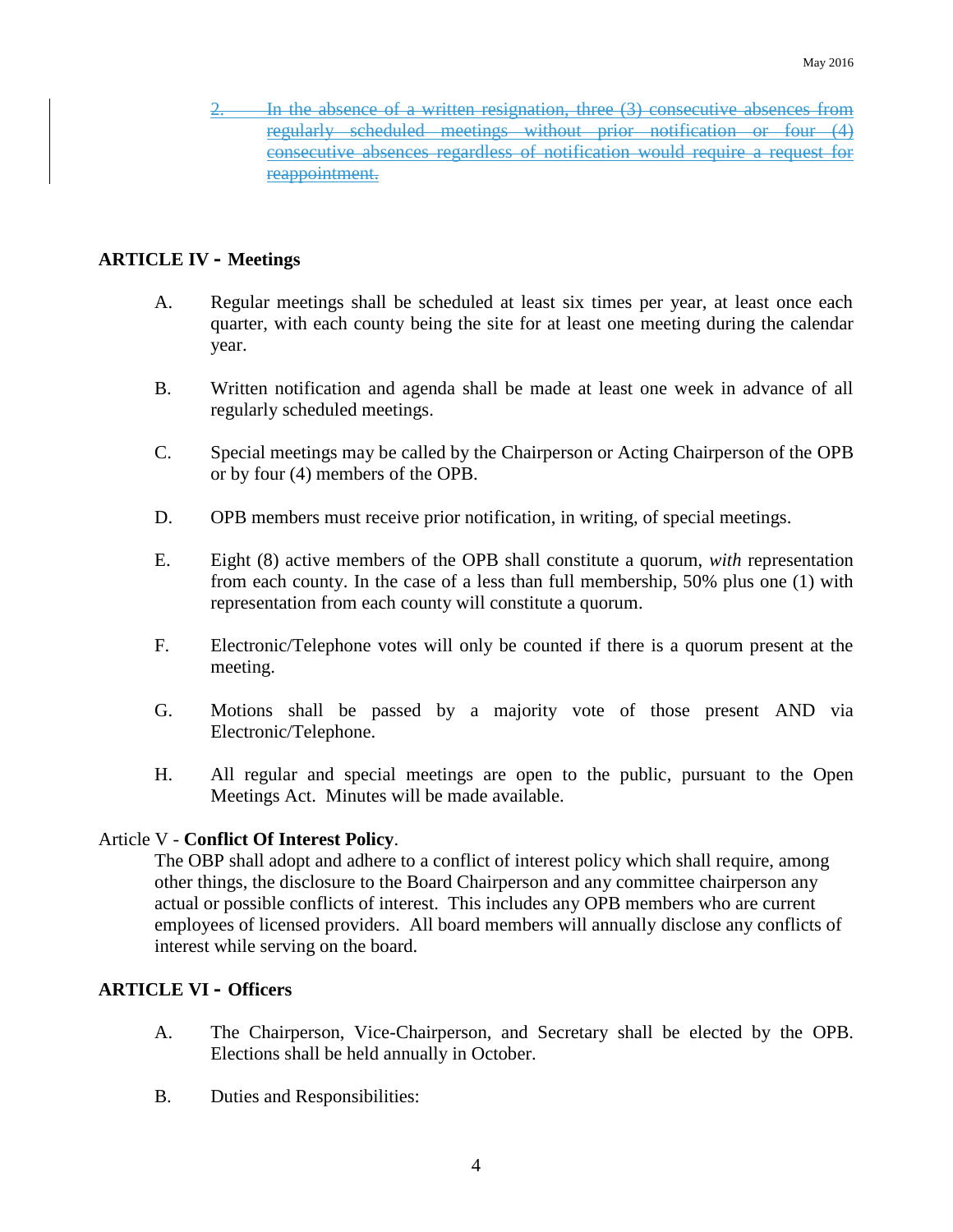- 1. The Chairperson shall:
	- a. Call meetings.
	- b. Preside over meetings.
	- c. Appoint special committees as deemed necessary.
	- d. Serve ex-officio on all committees with the right to vote.
	- e. Make appointments as necessary.
- 2. The Vice-Chairperson shall, in the absence of the Chairperson, assume the duties of the Chairperson.
- 3. The Secretary shall:
	- a) Assure that minutes are kept and distributed
	- b) Keep attendance of members at meetings.
	- c) Assume the responsibilities and duties of the Chairperson in the absences of the Chairperson and Vice-Chairperson
- 4. The Officers shall serve one year terms, and may be renewed.

#### **ARTICLE VII – Amendments**

- A. The By-laws may be amended by a majority vote of the total membership of the OPB, provided that notice of proposed amendments is made available in writing to members at least two weeks in advance.
- B. Amendments shall not become effective until they have been reviewed and approved by the Community Mental Health Partnership of Southeast Michigan.
- C. Notification of Amendments shall be sent to the appointing Board of Commissioners in each partner county.

#### **ARTICLE VIII – COMMTTEES**

- A. Ad Hoc Committees may be formed by the OPB at any time and shall act only on the direction of the OPB.
- B. Committee membership may include individuals other than OPB Members, but each Committee must have a least one OPB member appointed to it.

#### **ARTICLE IX**

**A.** For all items not otherwise covered in the By-Laws, Roberts Rules of Order shall apply.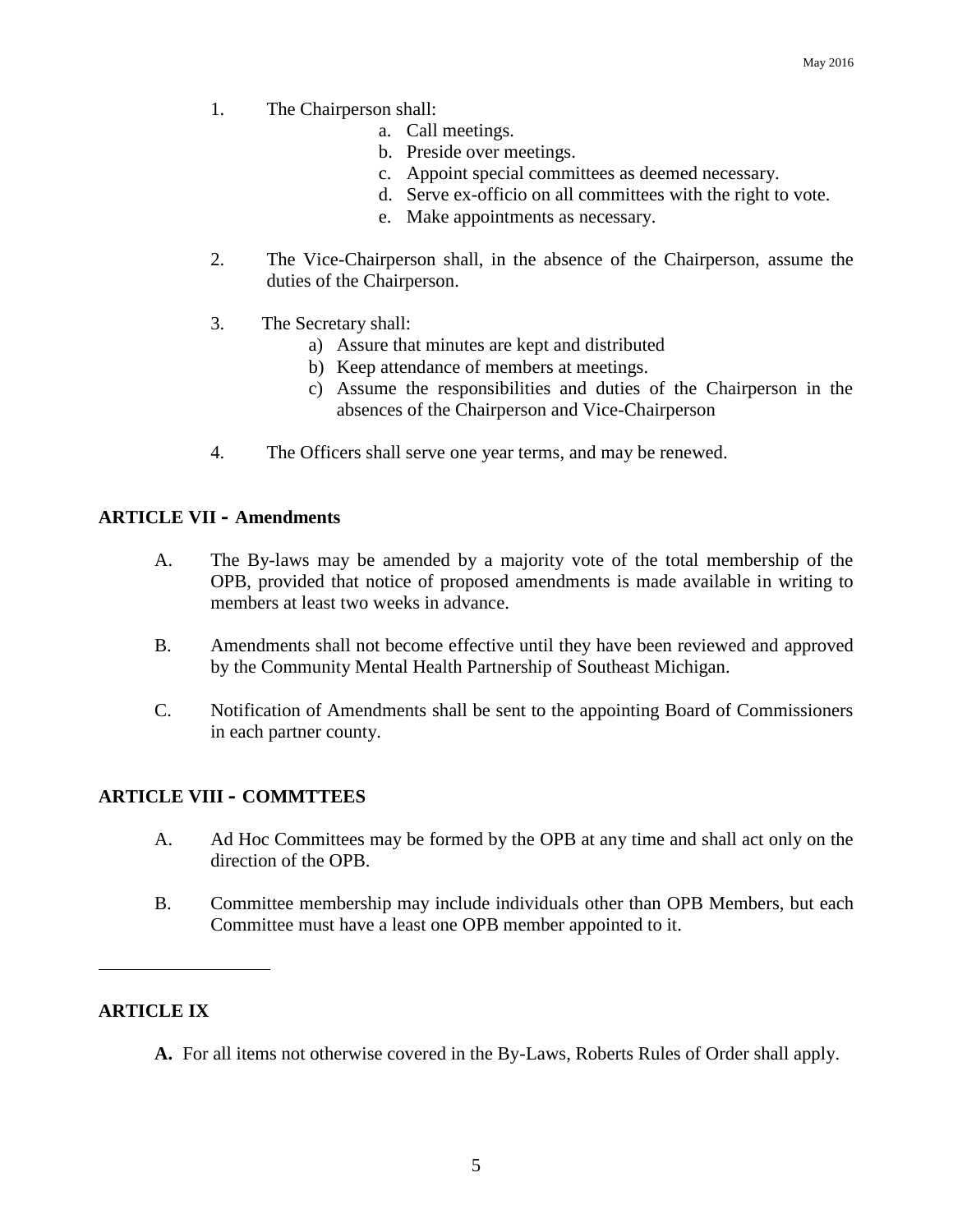ADOPTED BY THE CMHPSM ON: August 13, 2014 REVISED: MAY 26, 2016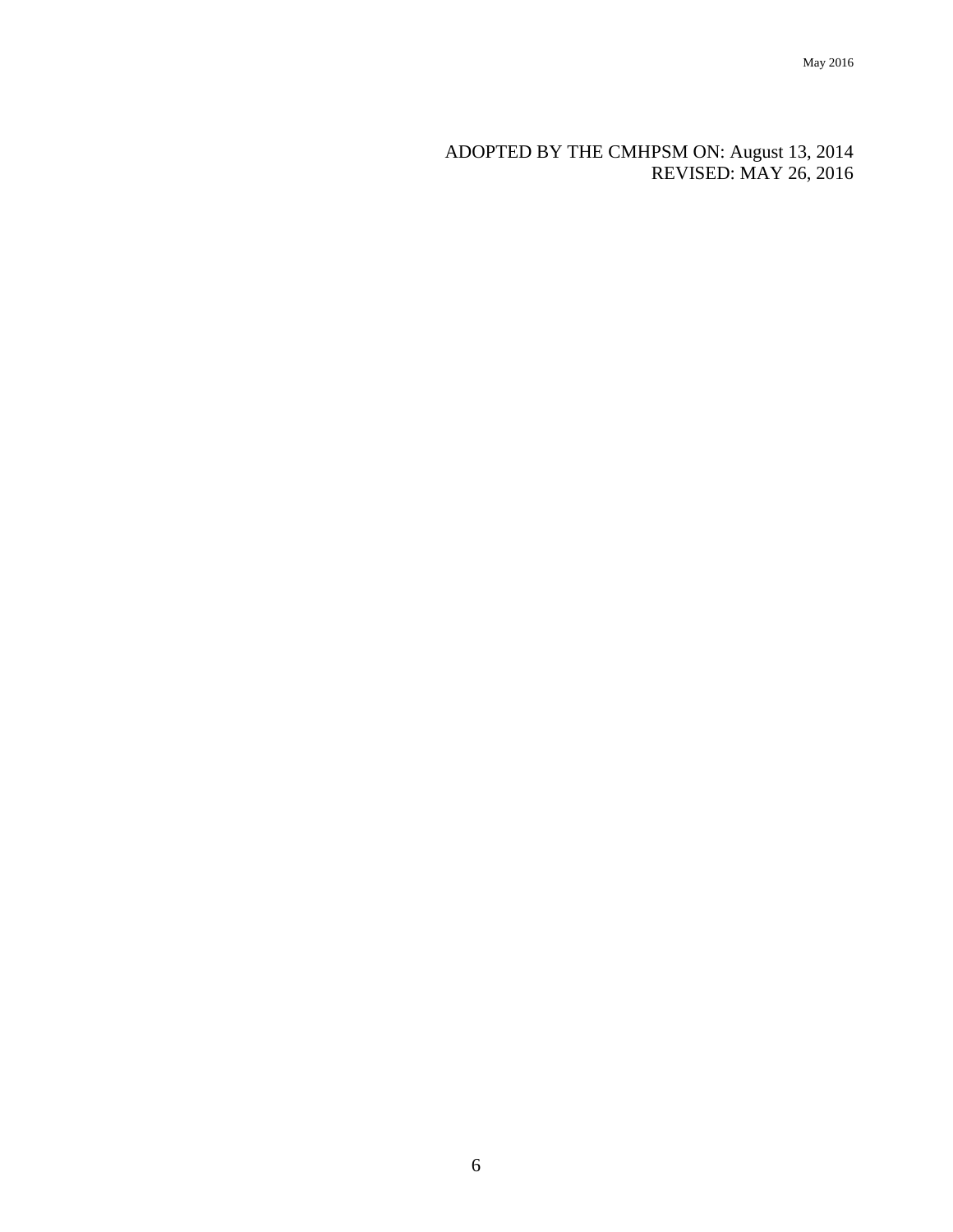Attachment #5 - July 2016



#### Regional Board Action Request

Board Meeting Date: July 13, 2016

Action Requested:

Approve appointment of Dave O'Dell as the Monroe CMH Representative to the Oversight Policy Board

Background:

Monroe CMH representative on the CMHPSM OPB was vacant. Mr. O'Dell will assume the 3 year term in the 2<sup>nd</sup> year.

Connection to PIHP/MDCH Contract, Regional Strategic Plan or Shared Governance Model:

The OPB serves as an advisory board to the CMHPSM on issues related to substance use disorders.

Recommend: Approval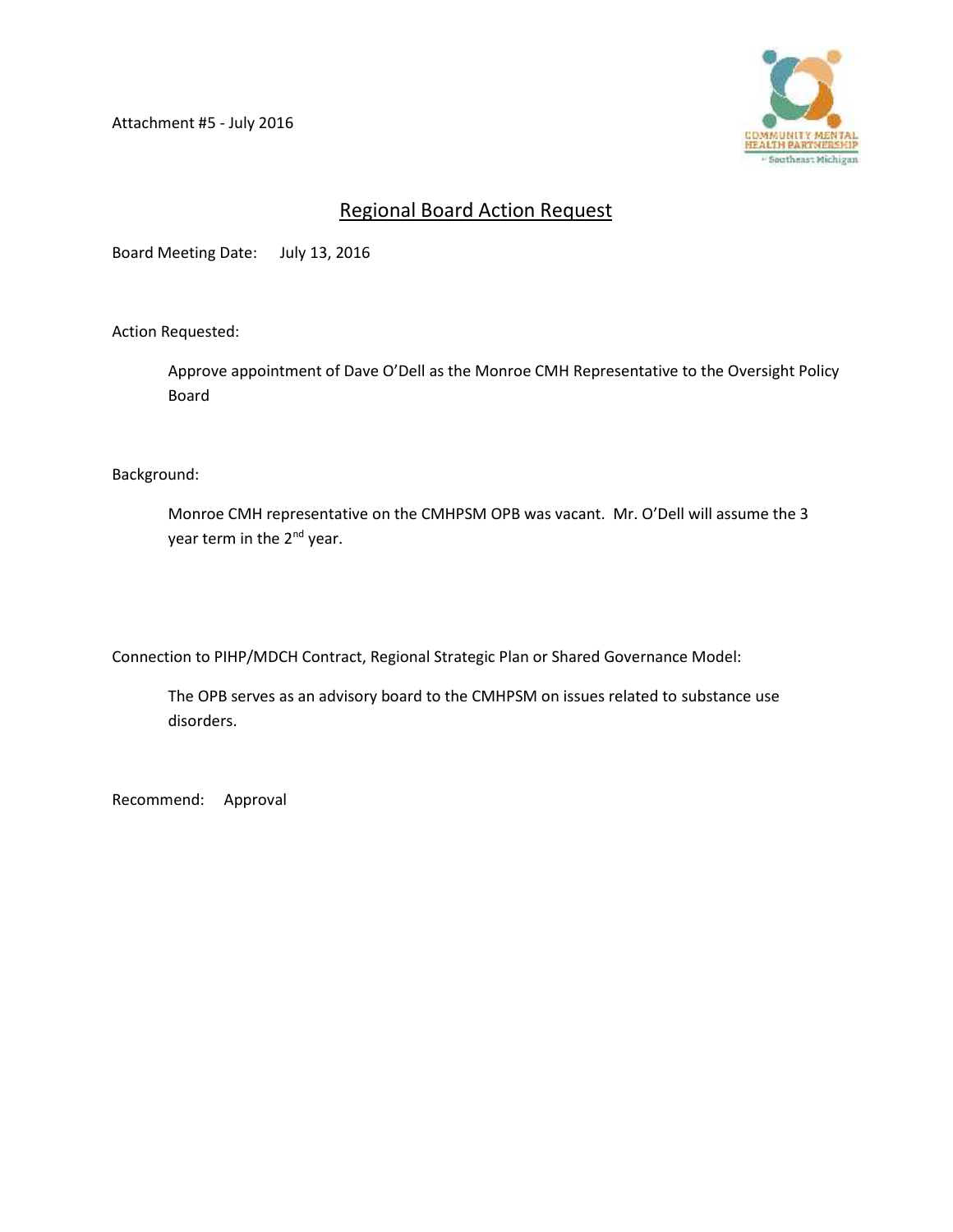# **David (Dave) O'Dell**

321 W 4th st #3, Monroe, MI 48161 | (734)344-0240 | ddodell1@att.net

**May 20, 2016**

**To Whom It May Concern:**

**I am elated to have the opportunity to become a Board Member of the OPD at CMHPSM. I have been a member of The Alcoholics Anonymous and Narcotic Anonymous Fellowships for almost 13 years. After many years of Addiction/Alcoholism, including many run-ins with Law Enforcement, I became clean and sober at the Monroe Salvation Army Harbor Light Treatment Center in 2003. I am a very passionate and focused advocate for the Recovering Community and for the Recovery Programs in Monroe County. I engage and guide addicts and alcoholics into the recovery process, and help to keep them on track, almost on a daily basis. I also sponsor and mentor many with addiction problems.**

**After three neck surgeries, and becoming medically retired, I became bored, sitting at home and decided to attend a Monroe County Substance Abuse Coalition meeting. The Chief Assistant Monroe County Prosecutor, who knew me well, was in attendance and urged me to become a member because of my past experiences. So, I became a member and have not ever looked back. I have pretty much dedicated my life to helping others to Achieve and Maintain Sober lifestyles, which helps in maintaining my own Sobriety**

**I have also been married for 35 years; have three grown children and three Grandkids with another on the way.**

**I very much look forward to this opportunity, and welcome any questions that you may have in your consideration.**

**Sincerely,**

**Dave O'Dell**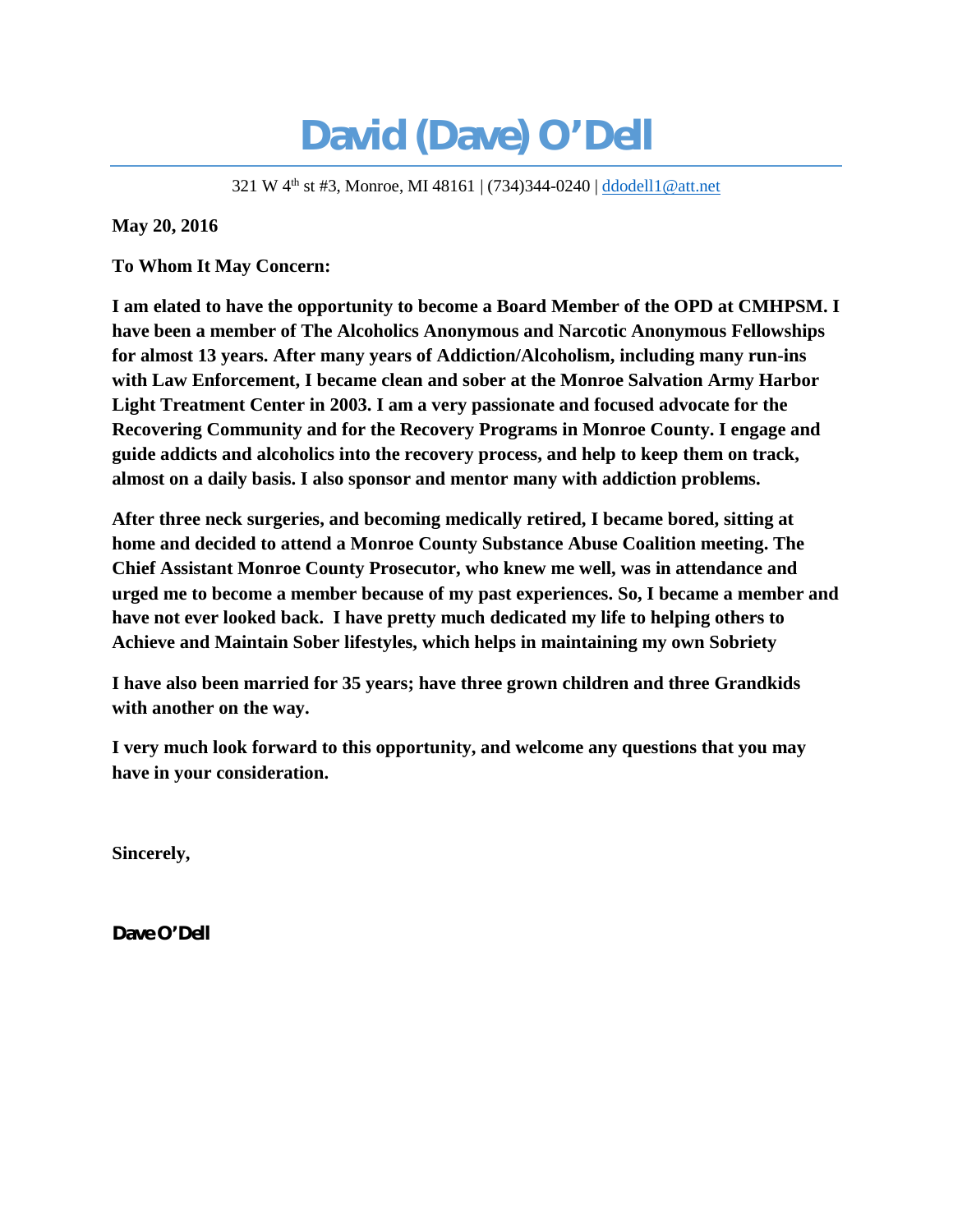# **David (Dave) O'Dell**

321 W 4th st #3, Monroe, MI 48161 | (734) 344-0240 | ddodell1@att.net

## **Education**

**Airport High School Carleton, Michigan 48177** High School Diploma June 1979

## **Employment**

#### **Sygma Network – Food Distribution Warehouse**

600 Ternes Drive, Monroe MI 48162 Fork Lift Operator/ Restocker May 2004 – November 2010 (medically retired)

#### **United State Army**

Improved TOW Vehicle (ITV) Operator Nov 1982 - April 1984 Company Clerk/Training NCO April 1984 – June 1986 Rank Attained- Corporal August 1982 – June 1986 Medically Disabled Veteran as of 2010

## **Community Advocacy & Involvement**

- Fellowship of Alcoholics Anonymous and Narcotics Anonymous Member since 2003 AA Home Group Monroe Thursday Night Open Meeting - Secretary and Group Service Representative
- Monroe County Intergroup AA Corrections Chairperson since 2006 (Taking AA into the Monroe County Jail both Downtown and the Dormitory.)
- Monroe County Substance Abuse Coalition Recovery Sector Representative since 2013
	- o Treatment and Recovery Task Force Committee Member
	- o Prevention and Awareness Task Force Committee Member
	- o Monroe County Drug Summit Planning Committee since its Formation in 2013
	- o Awarded the Volunteer of the Year Award by the Coalition and The Monroe County Prosecutors Office in 2014 and 2015
- Salvation Army Harbor Light Advisory Board Member since Oct 2015
- Monroe County 1st District Veterans Treatment Court Board Member and Mentor since its formation in August 2014
- Human Services Collaborative Network of Monroe County Community Representative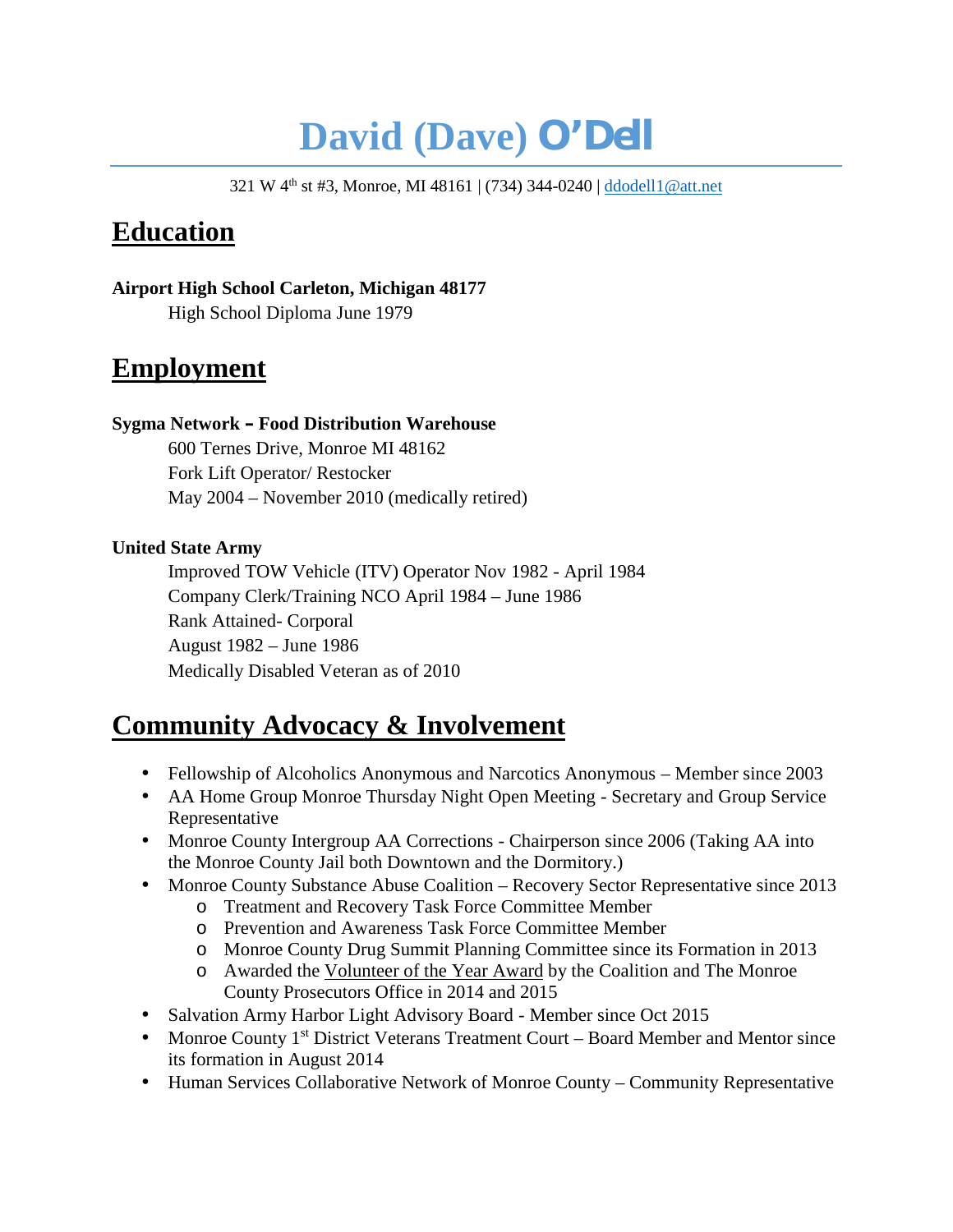- Teens with Family Addictions and Teens Facing Addiction (TFA) Co-founder and Teen Facilitator
- CCAR Certified Peer Recovery Coach

## **References**

**Judge Terrence Bronson – 1 st District Judge (734) 240-71344 Renee Shaw – Director Monroe Harbor Light (734) 384-3404 April Demers – Friend and Administrative Director of MCSAC (734) 637-6485**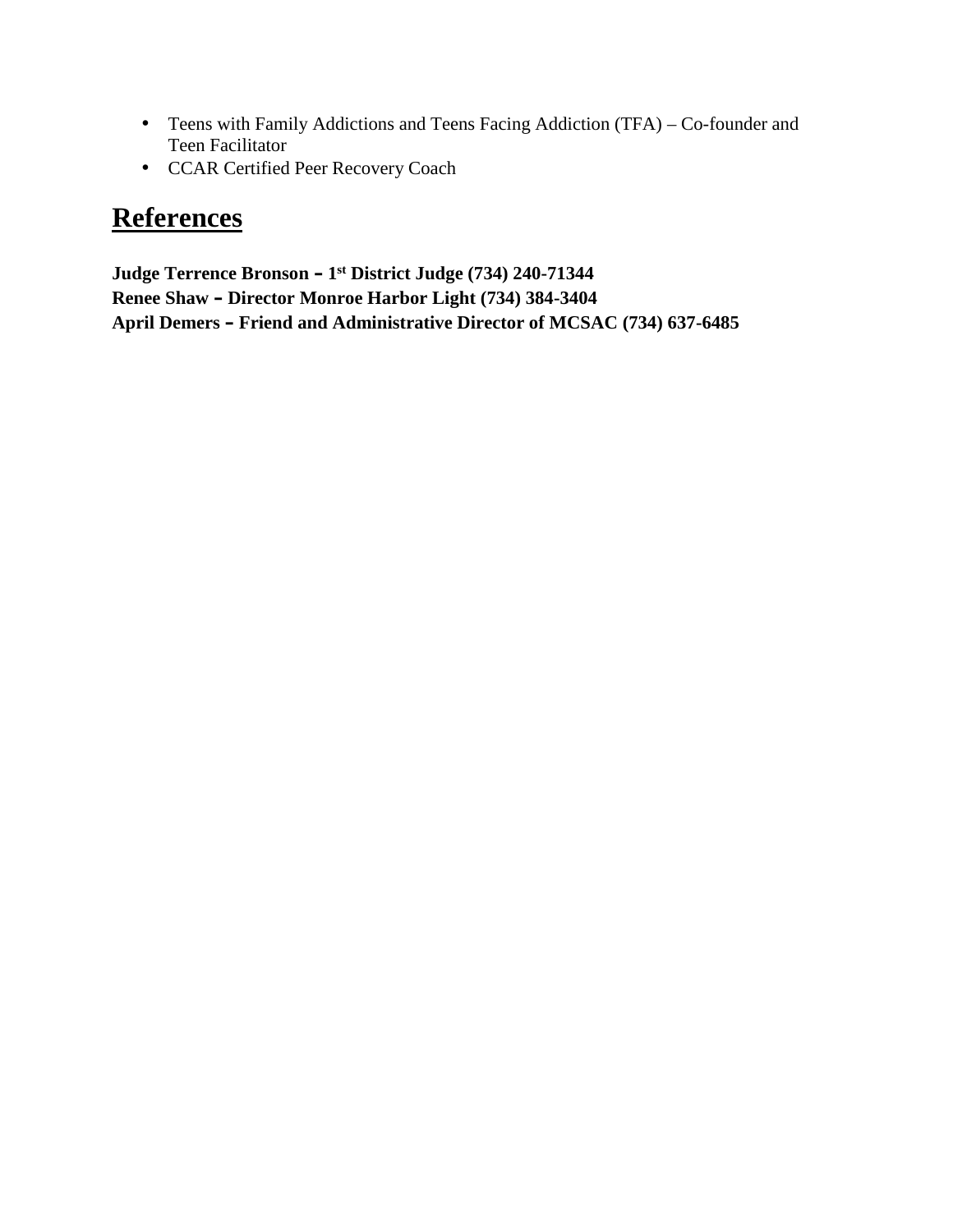Attachment #6 – July 2016



## Regional Board Action Request

| <b>Board Meeting Date:</b> | July 13, 2016                                                                                                                                                                                                                                                                           |
|----------------------------|-----------------------------------------------------------------------------------------------------------------------------------------------------------------------------------------------------------------------------------------------------------------------------------------|
| <b>Action Requested:</b>   | Approve the signature of the Chief Executive Officer on the 3-year lease<br>agreement between the CMHPSM and Washtenaw County for office<br>space on the second floor of 705 N. Zeeb, Ann Arbor, MI 48103.                                                                              |
| Background:                | All-inclusive annual cost of \$88,668.00 per year for three-year term<br>beginning August 1, 2016 running through July 31, 2018. The all-<br>inclusive lease price includes all utilities and building maintenance costs.<br>More details are included on the CMHPSM space plan summary |
|                            | document.                                                                                                                                                                                                                                                                               |

Connection to PIHP/MDCH Contract, Regional Strategic Plan or Shared Governance Model: Administrative office space located in a centralized location of the four County region.

Recommend: Approval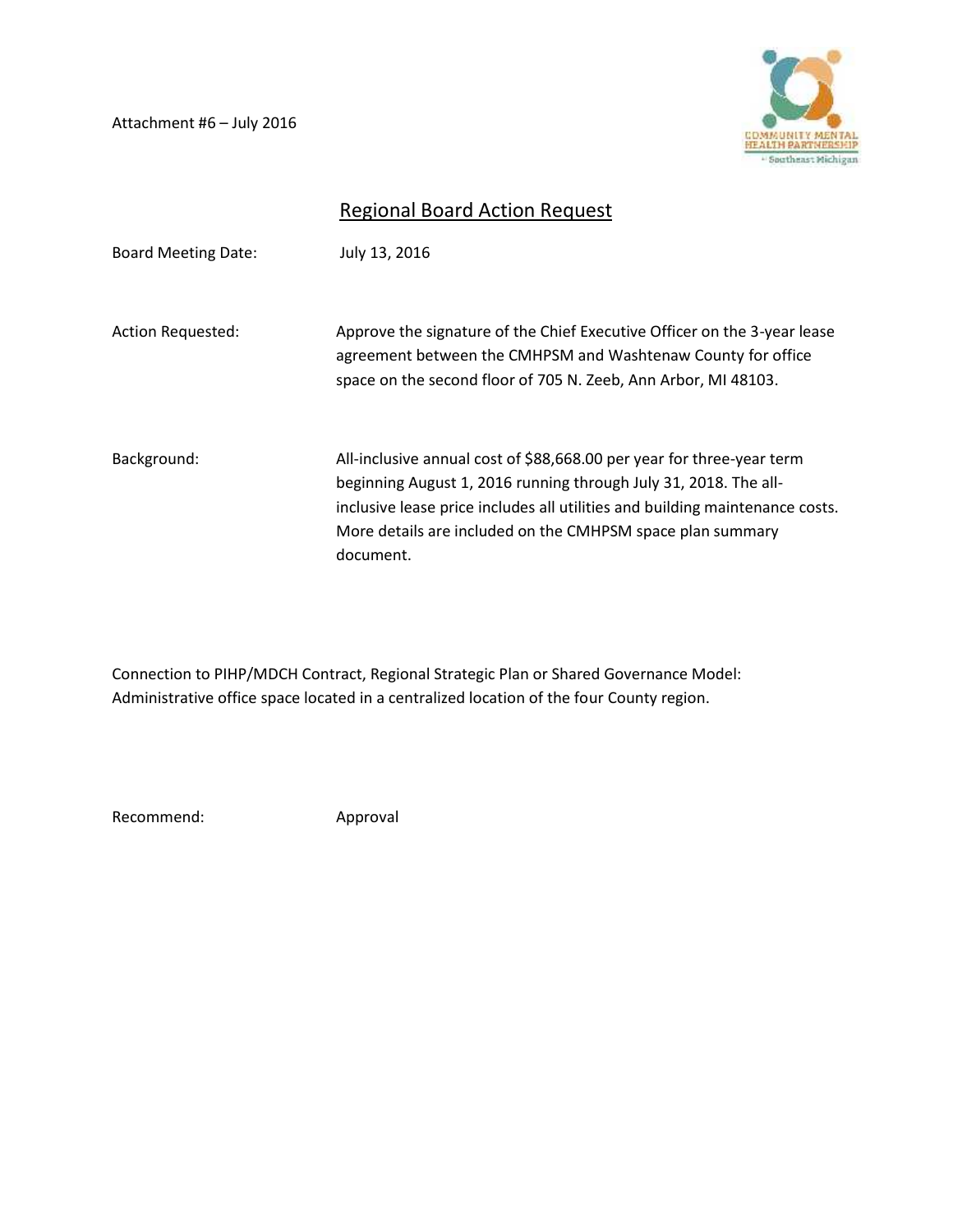#### **CMHPSM Space Plan Summary**

#### **Board Approval: CMHPSM Space Lease Renewal with Washtenaw County**

The CMHPSM is seeking to renew its lease with Washtenaw County for its office space on the second floor of 705 N. Zeeb, Ann Arbor 48103 beginning August 1, 2016. The CMHPSM leased 4,955 square feet office space from August 1, 2015 to July 30, 2016 at an annual all-inclusive annual cost of \$497,960.35 or \$19.77/sq foot annually. All building maintenance, supplies, utilities are covered under the all-inclusive rate. The CMHPSM has negotiated a three year lease extension for the same office with a 3% increase for the first year, and a fixed rate for years two and three of the lease.

| <b>Term</b>                    | <b>Annual Square Footage Rate</b> | <b>Total Annual All-Inclusive Rate</b> |
|--------------------------------|-----------------------------------|----------------------------------------|
|                                |                                   | Cost                                   |
| Old Lease $8/1/15 - 7/31/2016$ | \$ 19.77                          | \$97,960.35                            |
| New Lease 8/1/16 - 7/31/2017   | \$ 20.36                          | \$88,668.00                            |
| New Lease 8/1/17 - 7/31/2018   | \$20.36                           | \$88,668.00                            |
| New Lease 8/1/18 - 7/31/2019   | \$20.36                           | \$88,668.00                            |

In addition, Washtenaw County and the CMHPSM have negotiated a shared meeting room arrangement to the benefit of both parties for the 1200 square foot Patrick Barrie meeting room to ensure the space is efficiently utilized. During the three year lease term, the CMHPSM will pay for 50% or 600 sq. ft. of the Patrick Barrie room, and will retain primary scheduling rights for meeting space. Washtenaw County departments will be able to schedule the Patrick Barrie meeting when available. Washtenaw County will pay all construction costs related to the accessibility of the meeting space and security of the CMHPSM office space adjoining the meeting room.

Even with the 3% rate increase, the decrease in square footage charged to the CMHPSM ( from 4,955 sq. ft. to 4,355 sq. ft.) will reduce the total annual cost for the lease in comparison to the prior year's lease.

#### **Board Information: Office Space Changes**

The CMHPSM CEO has approved a re-configuration of the leased space to better utilize the floor plan and account for CMHPSM and regional CMH staff space needs.

A brief summary of the changes that will be completed:

- Uninstall cabinets and countertop from hallway east of Patrick Barrie room. Re-install a portion of the cabinets in the hallway leading to the CMHPSM kitchen, and another portion near the entrance to the Patrick Barrie room.
- Purchase and install three used cubicles and used desks from Washtenaw County for staffing drop-in work space. Cubicles will be installed in the lobby outside the Patrick Barrie room better utilizing that square footage.
- Move, wire and install copy machine/printer to a more convenient location within the lobby leading to the Patrick Barrie room.

Total expected cost for these office space changes to be is currently estimated at less than \$5,000, well below the CEO's \$25,000 procurement threshold. These costs will be covered within the CMHPSM's administrative budget.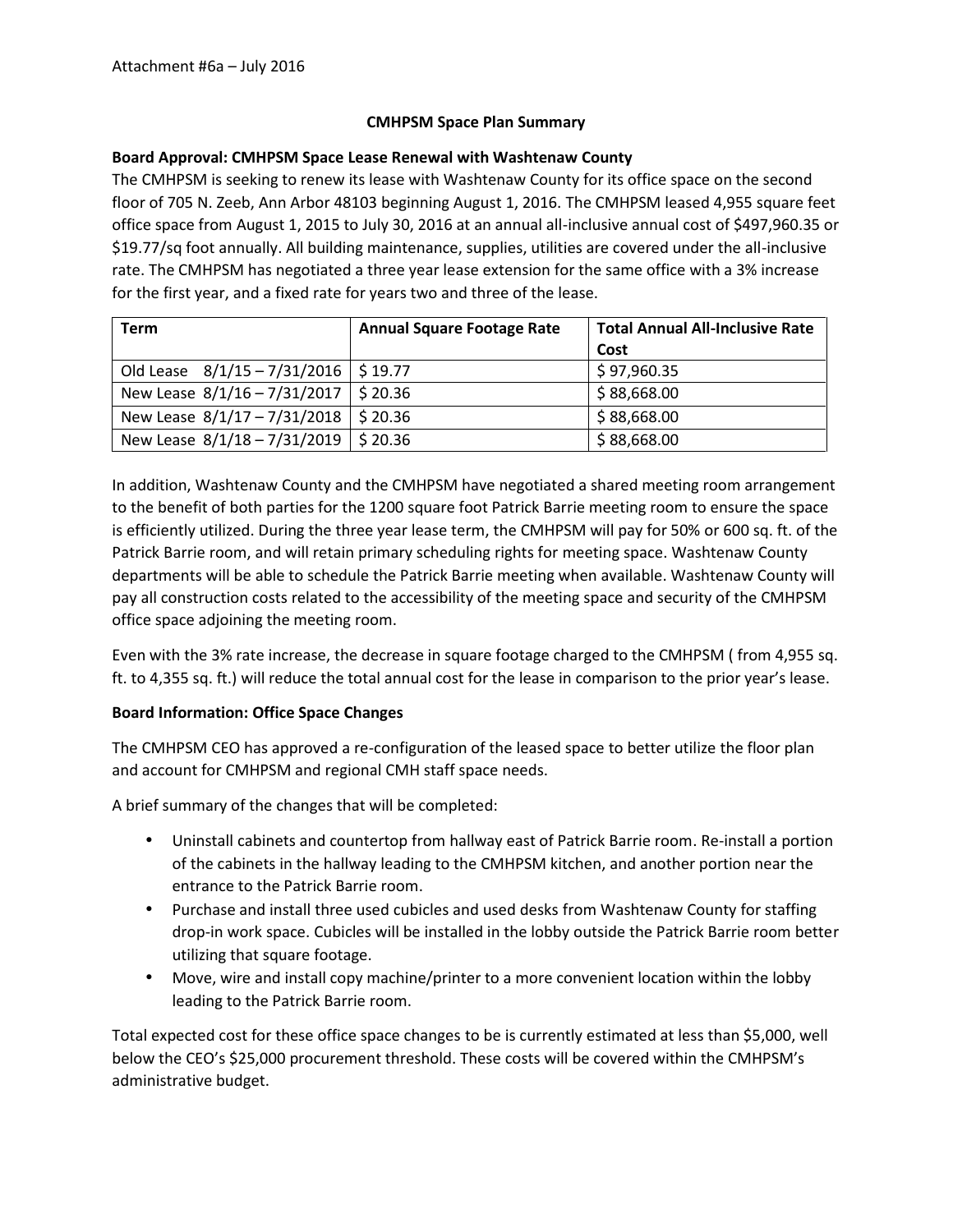Figure #1:

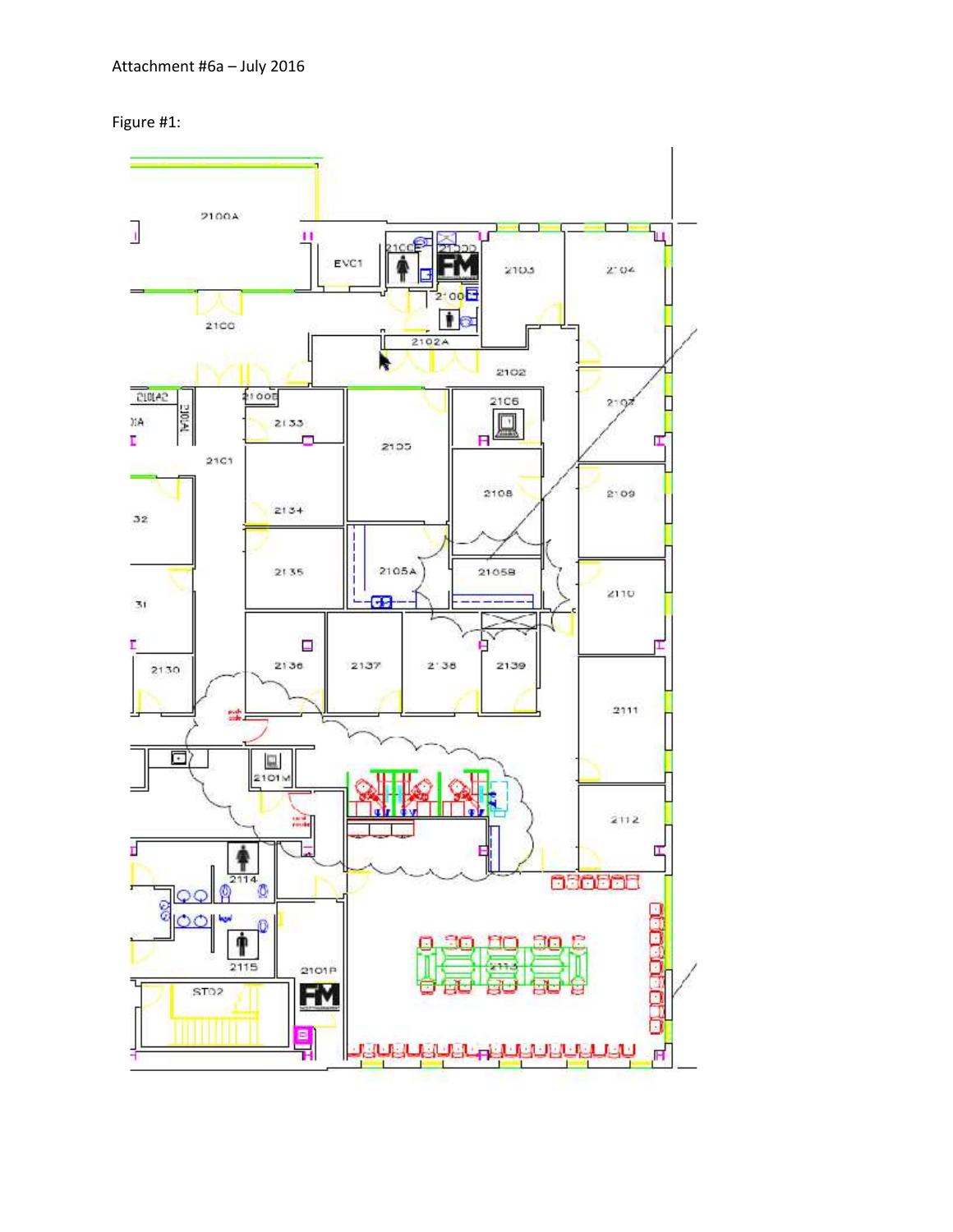

# **Community Mental Health Partnership of Southeast Michigan**

**Board Governance Policy Manual**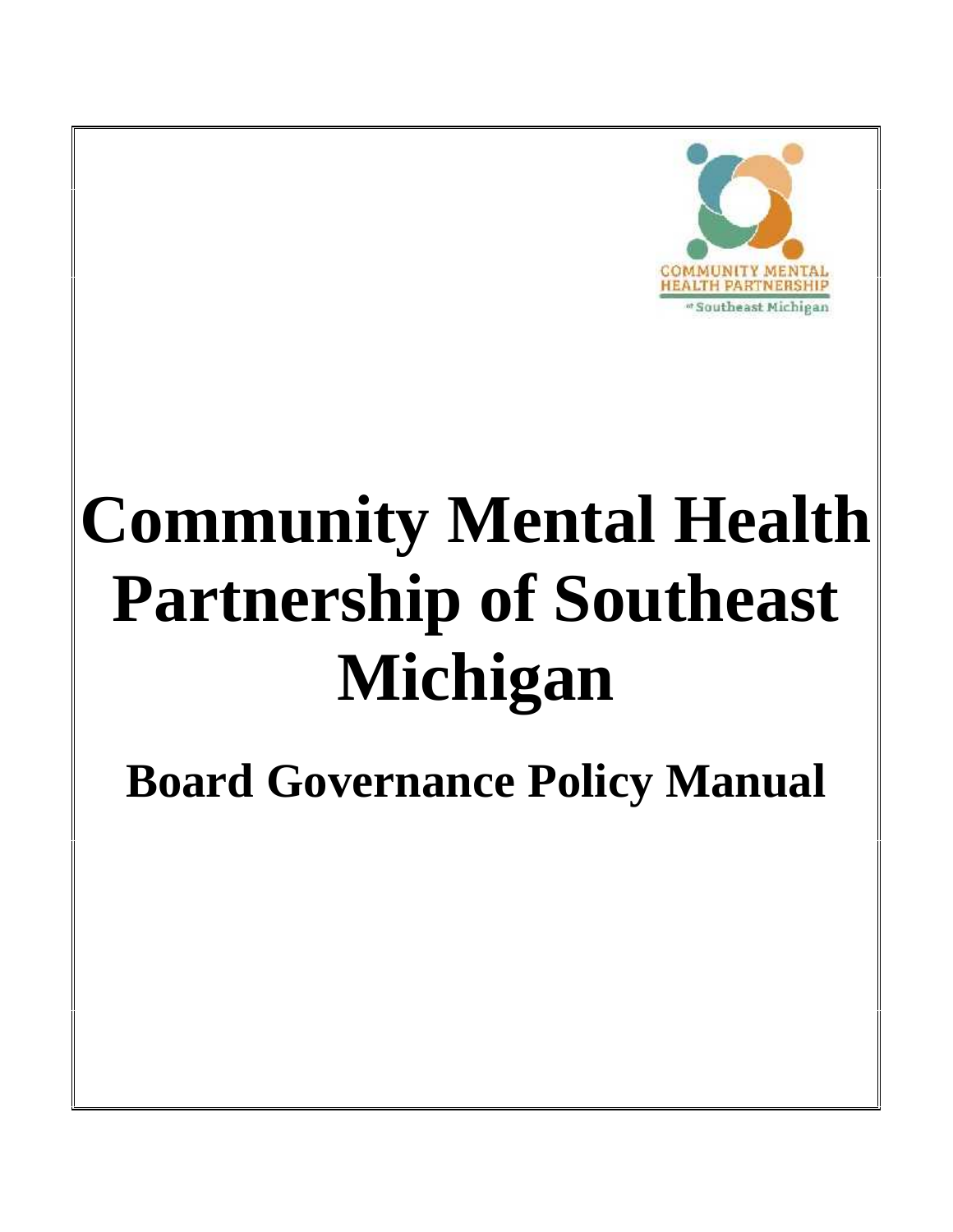## **POLICY TABLE OF CONTENTS**

#### **1. Mission and Values**

- 1.0 Mission, Vision and Values
- 1.1 Bylaws and Policy Review and Amendment

## **2. CEO Responsibilities**

- 2.0 CEO Responsibilities
- 2.1 Treatment of Consumers
- 2.2 Treatment of Staff
- 2.3 Compensation and Benefits
- 2.4 Financial Policies
- 2.5 Emergency CEO Succession
- 2.6 Communication and Support to the Board
- 2.7 Community Resources

#### **3. Governance Process**

- 3.0 Governing Style
- 3.1 Board Responsibilities/Duties
- 3.2 Board Member Ethics
- 3.3 Board Chair's Role
- 3.4 Policy Review and Amendment
- 3.5 Cost of Governance

#### **4. Board-CEO Linkage**

- 4.0 Governance-Management Connection
- 4.1 CEO's Responsibilities
- 4.2 Monitoring CEO Performance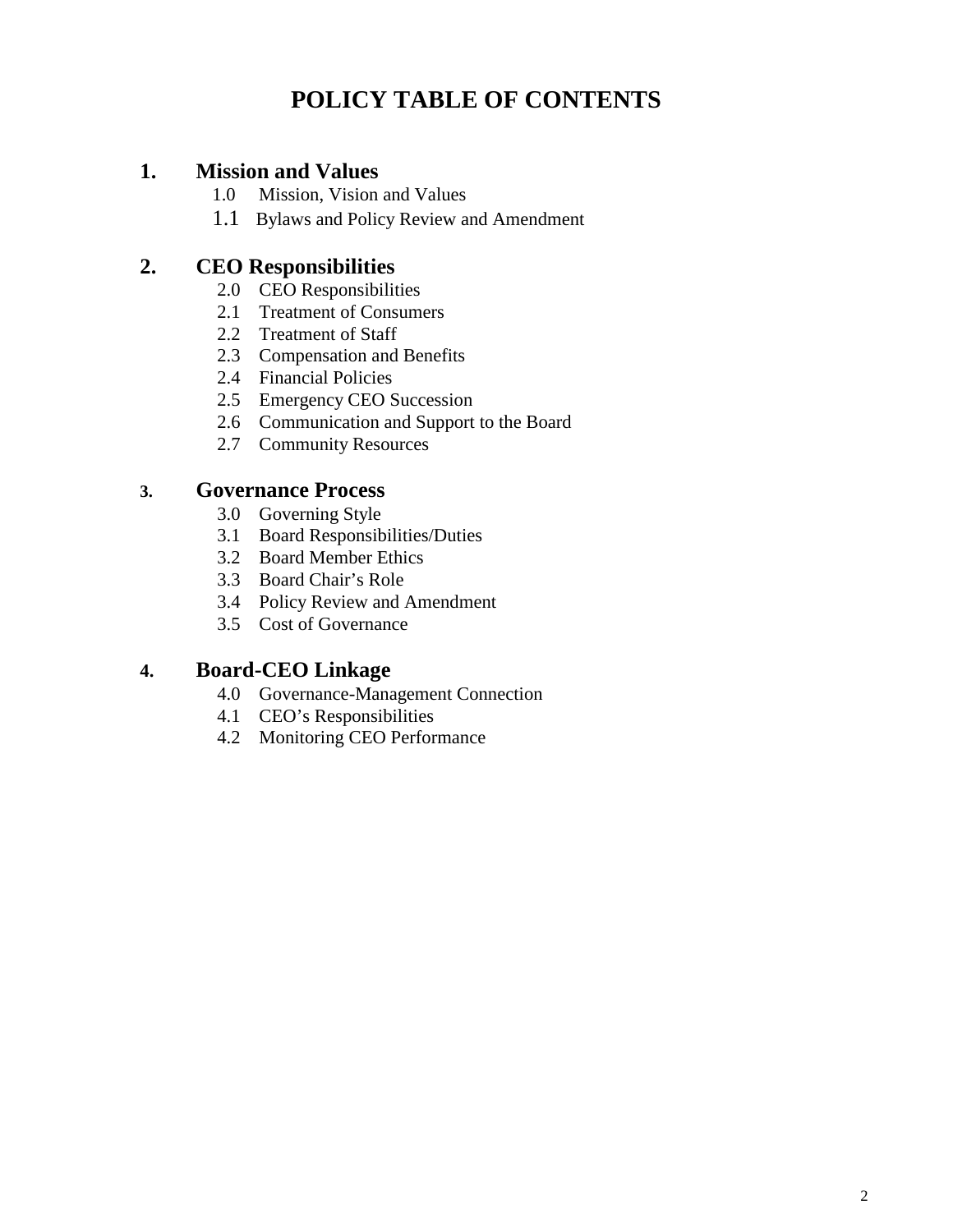## **Section 1:** *MISSION, VISION AND VALUES*

## **1.0** *MISSION/VISION AND VALUES*

The Mission/Vision and Values of the CMHPSM are:

Mission: To provide quality behavioral healthcare that promotes recovery and wellness, fosters resilience and supports self-determination and empowerment so that individuals served in the four county region that comprises the CMHPSM are successful in achieving their personal goals and dreams.

Vision: The CMHPSM will be a comprehensive system of care working in an integrated fashion with substance abuse and primary healthcare systems so that the care and services provided better meet consumer needs in a more efficient and cost effective manner

Values:

- Respect the diversity of our communities and the people we serve
- Zero Tolerance for stigma
- Coordinated and continuous care between and across healthcare systems and providers
- Meaningful partnerships with consumers and community stakeholders
- Learning organization disciplines of systems thinking, team learning, shared vision, personal mastery, and mental models
- Data based decision making
- Innovation and creativity
- $\hat{P}$  Provision of the best quality services to the most people at the best cost

#### **1.1** *BYLAWS AND POLICY REVIEW AND AMENDMENT*

The Board will review the regional mission, vision, and values statements for relevance to current needs and interest of the four county partners at least every two years. The Board will ensure stakeholder involvement in the review of the mission/vision and values.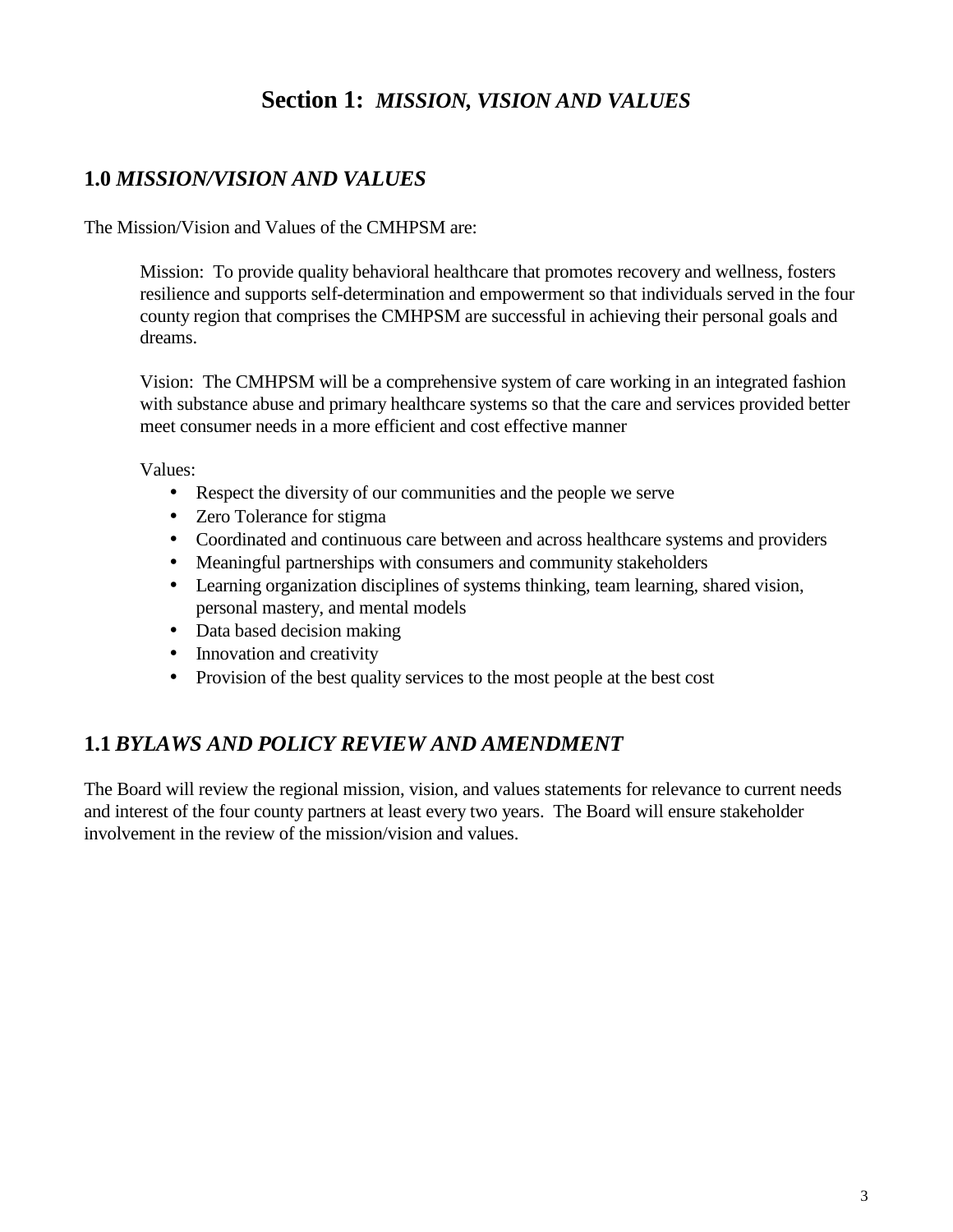## **Section 2: CEO RESPONSIBLITIES**

## **2.0** *EXECUTIVE RESPONSIBLITIES*

The CEO shall ensure that all practices, activities, decisions, and/or organizational circumstances shall be lawful, prudent and in compliance with commonly accepted business and professional ethics. The CEO will recommend either new or revised Board Governance policies to address areas of non-compliance.

## **2.1** *TREATMENT OF CONSUMERS*

With respect to interactions with and services provided to consumers or those applying to be consumers, the CEO shall ensure the CMHPSM has an established process that is followed to monitor conditions and procedures employed across the four county region so that services and supports are provided in a manner that is dignified, respectful, appropriate, not unnecessarily intrusive, and promotes safety. The manner in which services and supports are provided shall be in accordance with the CMHPSM Mission and Vision statements.

## **2.2** *TREATMENT OF STAFF*

The CEO shall promote conditions for the staff that are fair, dignified, respectful, organized, and clear.

Further, by way of example, but not limited to the following:

- 1. Operate with written personnel rules which: (a) clarify rules for staff, (b) provide for effective handling of grievances, and (c) protect against wrongful conditions, such as nepotism and preferential treatment for personal reasons.
- 2. Have a process for exit interviews and staff satisfaction surveys.
- 3. Ensure each employee of the CMHPSM shall have due process in the event of an adverse disciplinary action.
- 4. Within fiscal constraints, provide necessary resources to staff for the performance of their job duties.
- 5. Staff shall have annual performance appraisals.

## **2.3** *COMPENSATION AND BENEFITS*

The CEO shall administer board approved competitive compensation and benefits.

#### **2.4** *FINANCIAL POLICIES*

The CEO shall ensure the financial policies and practices of the CMHPSM meet state and federal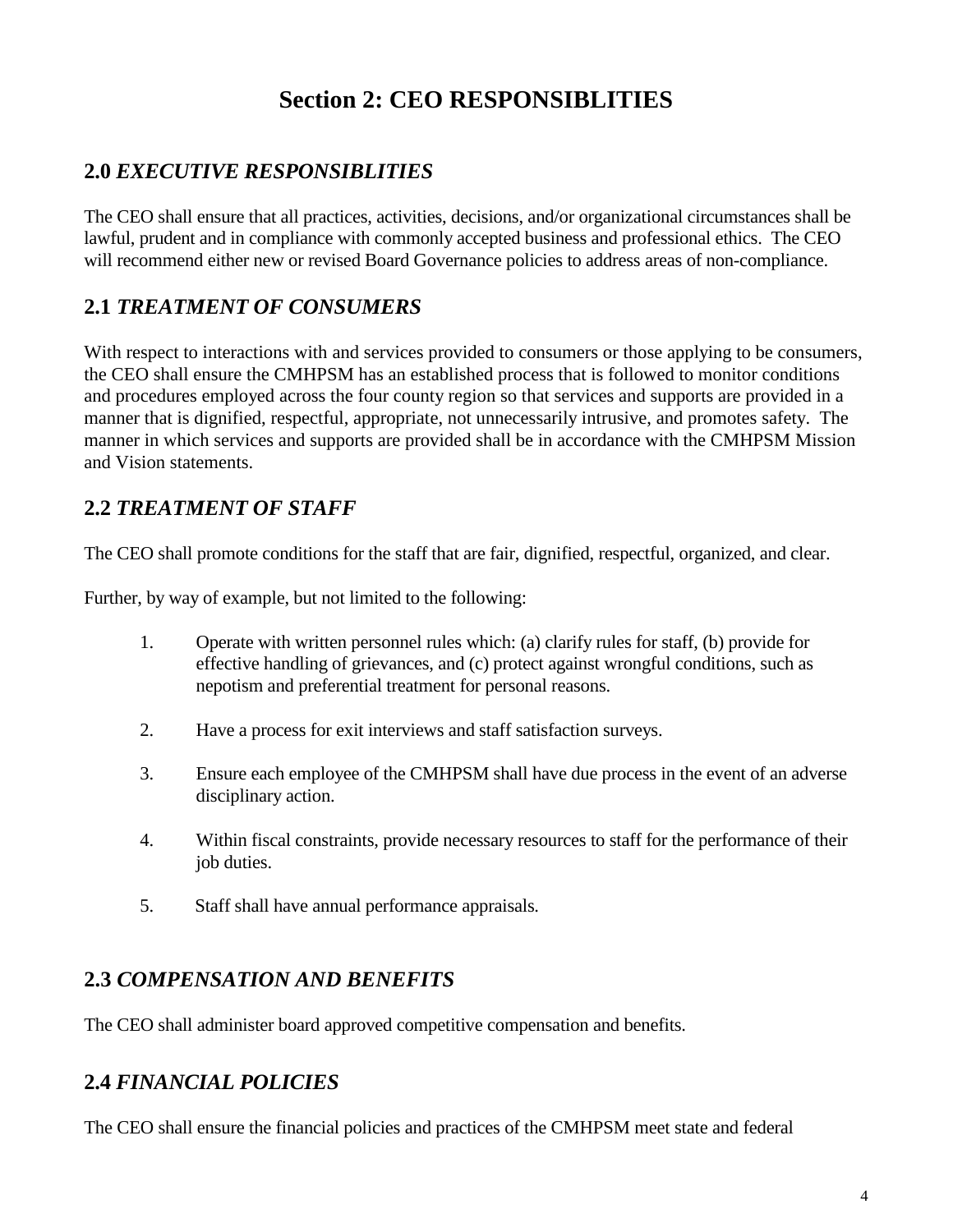requirements and are compliant with Generally Accepted Accounting Practices (GAAP).

Further, by way of example, but not limited to the following:

- 1. Financial Policies and amendments related to:
	- A. Procurement—approved 2014
	- B. Investments—approved 2014
	- C. CEO Scope of Authority—approved 2014
	- D. CEO Authority for Position Control—approved 2014
	- E. Financial Risk Management—in development

shall be approved by the Board.

2. The CEO and CFO shall review the financial policies annually and make recommendations to the Board for amendments when needed.

## **2.5** *EMERGENCY CEO SUCCESSION*

To protect the CMHPSM from sudden loss of CEO Services, the CEO shall have no fewer than two other executives familiar with Board and CEO issues and processes.

## **2.6** *COMMUNICATION AND SUPPORT TO THE BOARD*

The CEO shall keep the Board informed and supported in its work.

Further, by way of example, but not limited to the following:

- 1. Submit monitoring data required to the Board (see policy on Monitoring CEO Performance) in a timely, accurate, and understandable fashion, directly addressing provisions of Board Policies being monitored.
- 2. Keep the Board informed of relevant trends, anticipated adverse media coverage, threatened or pending lawsuits and material external and internal changes, particularly changes in the assumptions upon which any Board Policy has previously been established.
- 3. Advise the Board if, in the CEO'S opinion, the Board is not in compliance with its own policies on Governance Process and Board – CEO Linkage, through the Board Chair.
	- a) If there is a breakdown in the relationship between the Board Chair and the CEO, the CEO shall inform the full CMHPSM Board of the breakdown.
	- b) In the event the CMHPSM Board is unable to resolve the issues, the leadership of the CMHSPs that appoint the CMHSP members to the CMHPSM Board shall meet to address the issues and develop recommendations for the CMHPSM Board to act upon.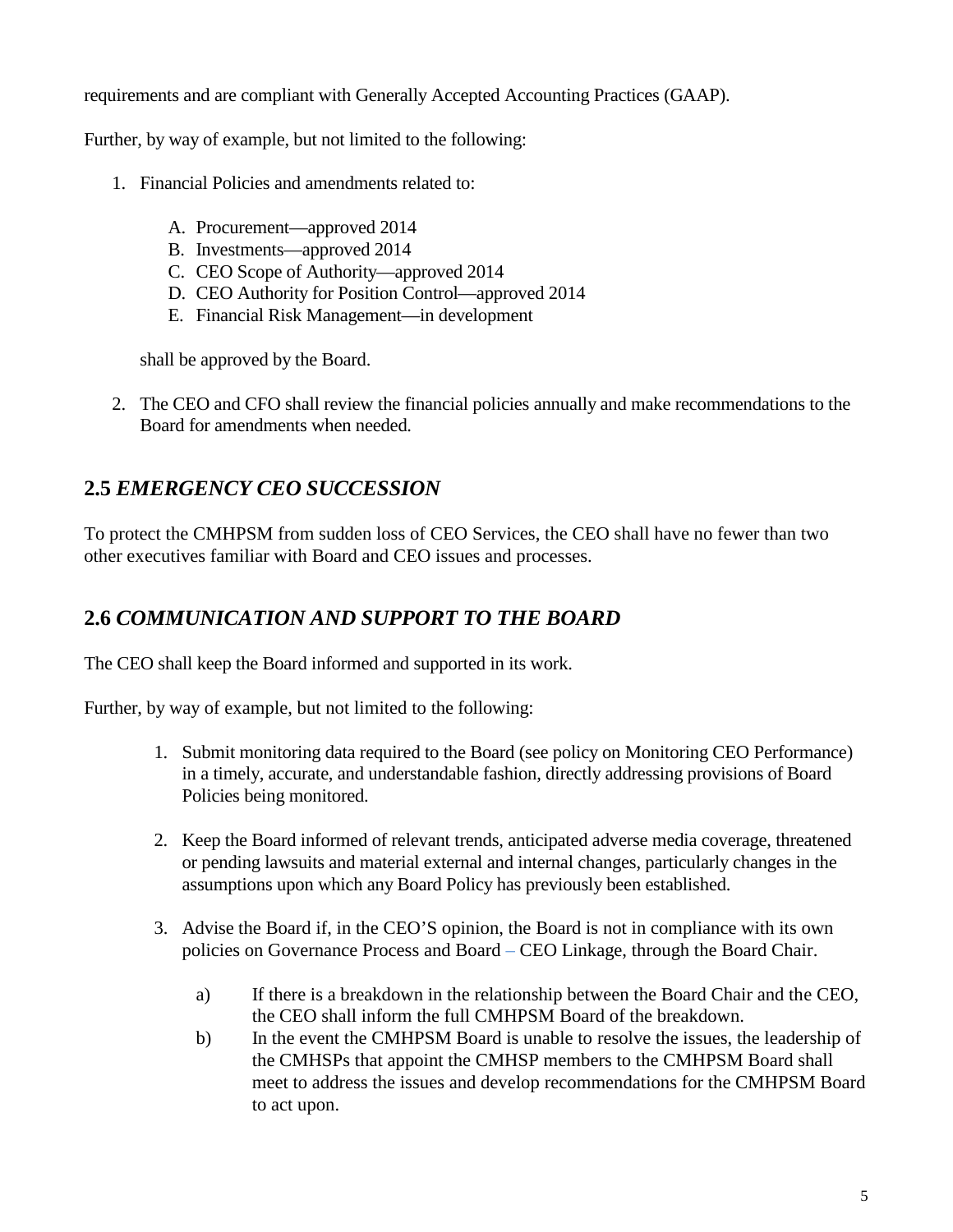- 4. Marshal for the Board information from as many staff and external perspectives, on issues and options as needed for fully informed Board choices.
- 5. Provide a mechanism for official Board communications.
- 6. The CEO shall provide a compliance report to the Board at least annually and any time there are any violation at either the CMHPSM or the CMHSPs. This report shall include a review of the implementation of operational policies to ensure that areas of noncompliance are identified and addressed before the noncompliance results in sanctions from regulatory bodies.
- 7. Report in a timely manner an actual or anticipated noncompliance with any Board Policy.

## **2.7** *REGIONAL RESOURCES*

The CEO shall be informed and take advantage of collaboration, partnerships and innovative relationships with agencies and organizations, including state, regional and county specific resources. The CEO shall also stay abreast of current affairs as they apply to this industry through conferences and seminars.

## **Section 3: GOVERNANCE PROCESS**

## **3.0** *GOVERNING STYLE*

The Board will govern with an emphasis on (a) outward vision, (b) diversity in viewpoints, (c) strategic leadership, (d) clear distinction of Board and CEO roles, (e) collective rather than individual decisions and, (f) proactivity.

The Board must insure that all divergent views are considered in making decisions, yet must resolve into a single organizational position. Once a decision is made the Board must speak in one voice publicly.

Accordingly:

- 1. The Board will establish written policies reflecting the Board's values and perspectives. The Board's major policy focus will be on the intended long-term impacts outside the organization, not on the administrative or programmatic means of attaining those effects.
- 2. The Board will enforce discipline whenever needed. Discipline will apply to matters such as attendance, preparation for meetings, violation of policies, and disrespect for roles.
- 3. Continual Board development will include orientation of new Board Members and periodic Board discussion of process improvement.
- 4. The Board will listen respectfully to citizen comments and assure that an internal process is in place to follow up on the concerns expressed.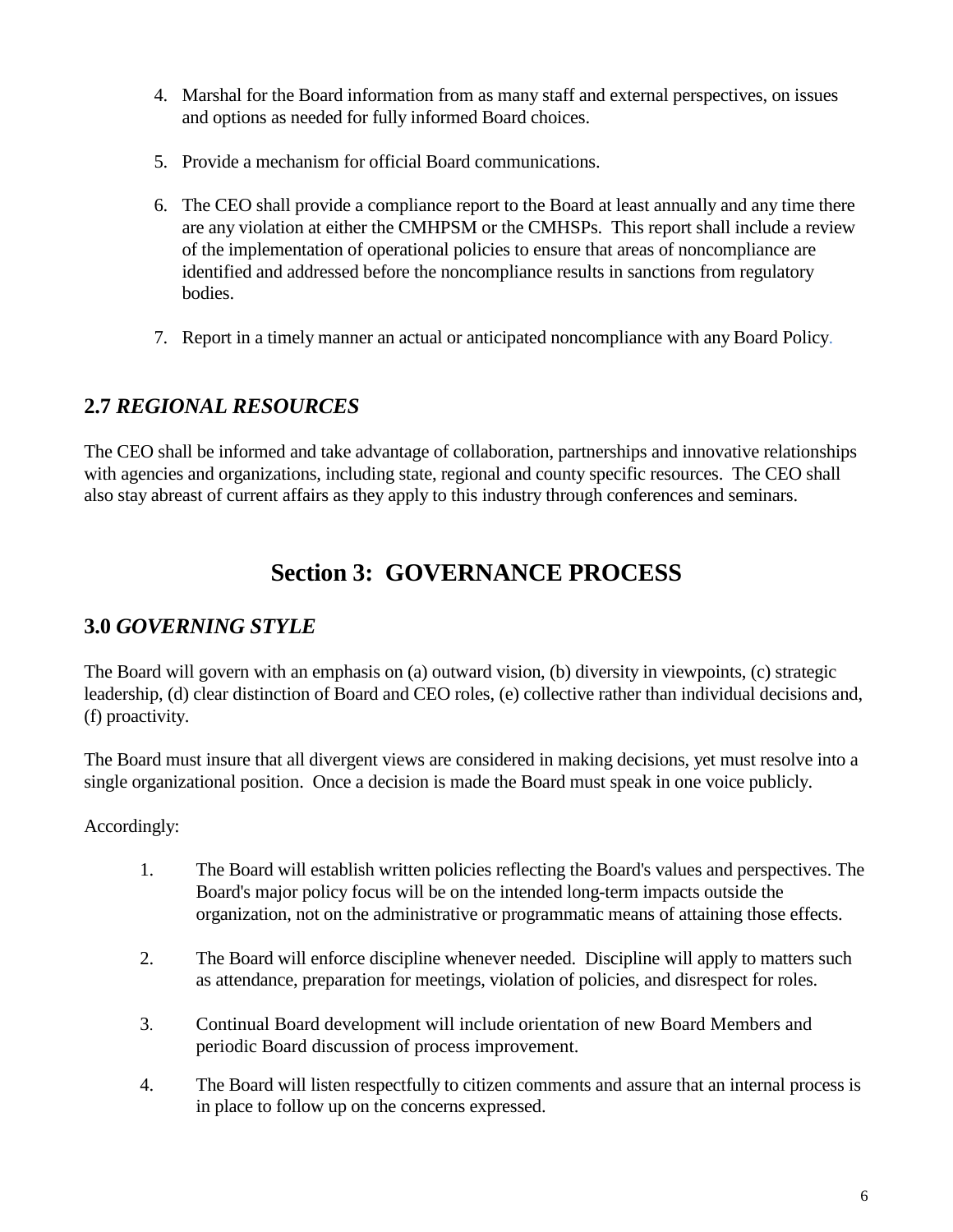## **3.1** *BOARD RESPONSIBILITIES/DUTIES*

The Board will ensure appropriate organizational and CEO performance and promote a link between the regional community and the CMHPSM.

Further, by way of example, but not limited to the following:

- 1. Meetings
	- (a) Attend Board meetings
	- (b) If unable to attend Board meetings provide advance notice to the CEO and Board Chair
	- (c) Be prepared and on time
	- (d) Listen with an open mind
	- (e) Participate in discussion and encourage dialogue
	- (f) Make decisions in the best interest of the PIHP region
	- (g) Speak with one voice after a decision has been made
- 2. Board Member Personal Development
	- (a) Complete Board orientation and training
	- (b) Commit to ongoing development of Board Member skills
- 3. Operational Policies
	- (a) Relevant operational policies applicable to the Board are included by reference (i.e. CMHPSM Travel Expense Reimbursement Policy)

#### **3.2** *BOARD MEMBER ETHICS*

The Board commits itself and its members to ethical, businesslike, and lawful conduct, including proper use of authority and appropriate decorum when acting as Board Members.

Further, by way of example, but not limited to the following:

- 1. Operate with the best interest of the PIHP region in mind.
- 2. Recuse from conflict of interest.
- 3. Board Members will not use their board position to obtain employment in the organization for themselves, family members, or close associates. Should a Board Member apply for employment, he or she must first resign from the Board.
- 4. Board Members shall not attempt to exercise individual authority over the organization.
- 5. The Board will not evaluate, either formally or informally, any staff other than the CEO.
- 6. Board Members will respect confidentiality.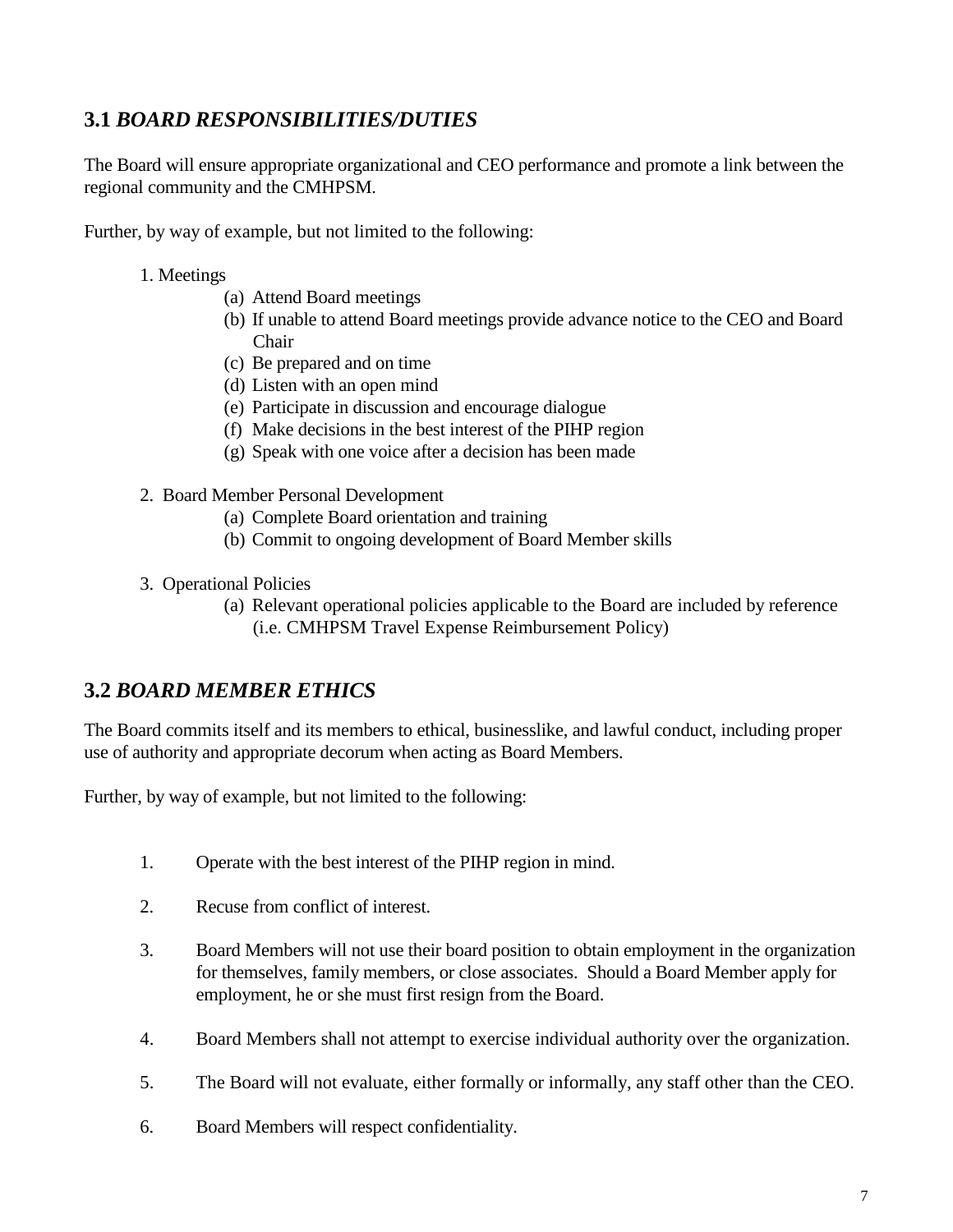## **3.3** *BOARD CHAIR'S ROLE*

The Board Chair assures the integrity of the Board's process and, represents the Board to outside parties. The Board Chair has no authority to make decisions about policies created by the Board nor authority to supervise or direct the CEO.

## **3.4** *POLICY REVIEW AND AMENDMENT*

- 1. The Board Bylaws and Board Policies shall be reviewed in April of every year.
- 2. Board Policies may be suspended, rescinded, or amended by 3/4 of the serving membership and will be superseded by any change in federal or state law.

## **3.5** *COST OF GOVERNANCE*

The Board will invest in its governance capacity.

Accordingly:

- 1. Board members shall be compensated at the rate of the appointing CMHSP per meeting for attendance at all Board meetings, assigned committee meetings, workshops, required training, and other Board approved functions. Board members are entitled to one meeting allowance per day.
- 2. Travel expenses shall be reimbursed by the appointing CMHSP
- 3. The Board shall be informed of its budget and expenses.

## **Section 4: BOARD-CEO LINKAGE**

#### **4.0** *GOVERNANCE-MANAGEMENT CONNECTION*

The Board shall appoint a CEO of the Community Mental Health Partnership of Southeast Michigan who meets the standards of training and experience established by the Michigan Department of Health and Human Services (MDHHS). The Board shall establish general policy guidelines within which the CEO shall execute the duties and responsibilities of a Pre-Paid Inpatient Health Plan as required by state and federal laws, rules, regulations, and the Medicaid Specialty Supports and Services contract with the MDHHS.

## **4.1** *CEO's RESPONSIBILITIES*

The CEO of the CMHPSM shall function as the chief executive and administrative officer of the PIHP and shall execute and administer the program in accordance with the approved annual plan and operating budget, the general policy guidelines established by the Board, the applicable governmental procedures and